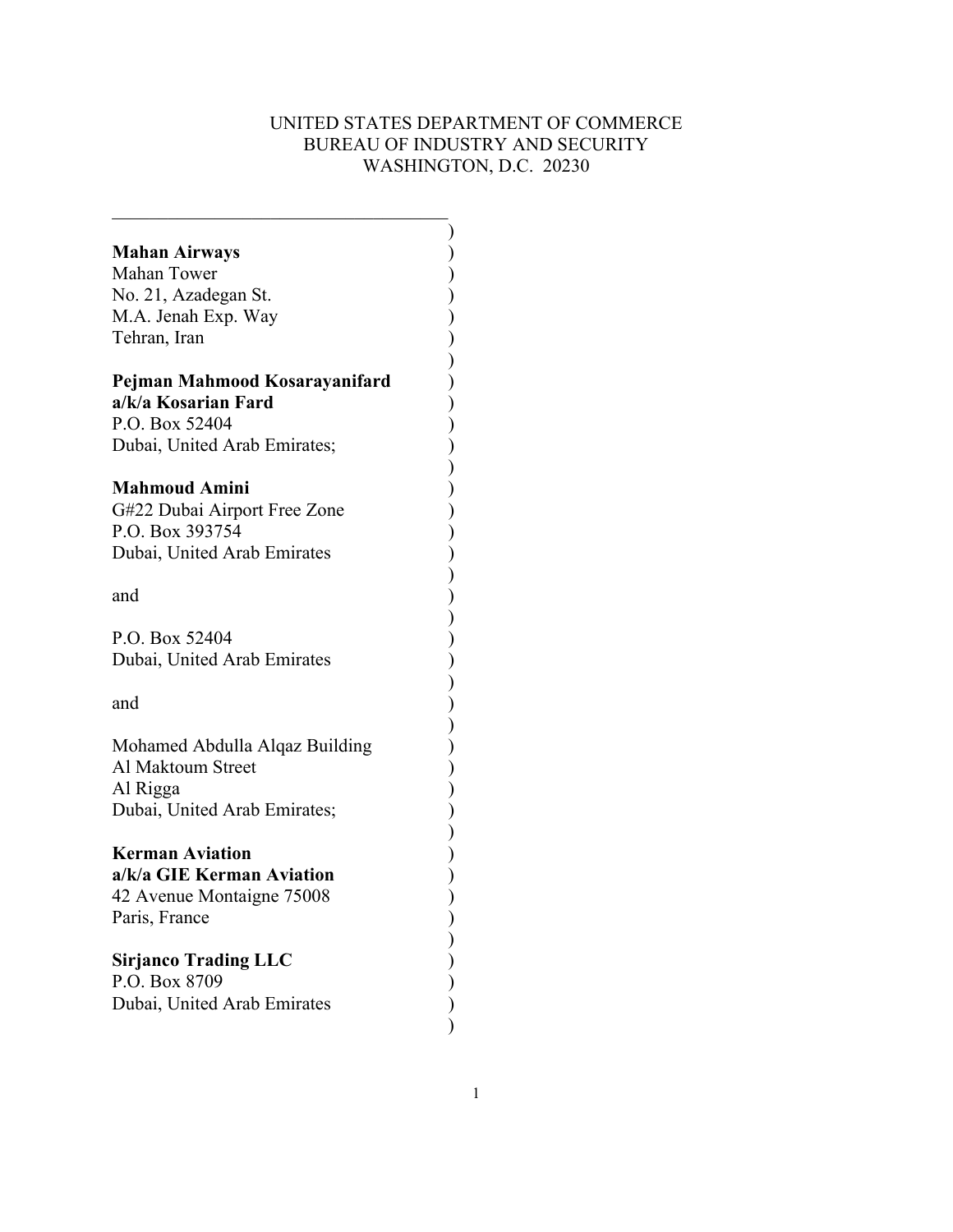Mahan Airways, et al. TDO Renewal Order Page 2 of 33

| <b>Mahan Air General Trading LLC</b> |  |
|--------------------------------------|--|
| 19th Floor Al Moosa Tower One        |  |
|                                      |  |
| Sheik Zayed Road                     |  |
| Dubai 40594                          |  |
| <b>United Arab Emirates</b>          |  |
|                                      |  |
|                                      |  |
|                                      |  |
|                                      |  |
| Mehdi Bahrami                        |  |
| Mahan Airways- Istanbul Office       |  |
|                                      |  |
| Cumhuriye Cad. Sibil Apt No: 101 D:6 |  |
| 34374 Emadad, Sisli Istanbul         |  |
|                                      |  |
| Turkey                               |  |
|                                      |  |
|                                      |  |
|                                      |  |
| <b>Al Naser Airlines</b>             |  |
|                                      |  |
| a/k/a al-Naser Airlines              |  |
| a/k/a Al Naser Wings Airline         |  |
|                                      |  |
| a/k/a Alnaser Airlines and           |  |
| Air Freight Ltd.                     |  |
|                                      |  |
| Home 46                              |  |
| Al-Karrada, Babil Region             |  |
|                                      |  |
| District 929, St 21                  |  |
| Beside Al Jadirya Private Hospital   |  |
|                                      |  |
| Baghdad, Iraq                        |  |
|                                      |  |
|                                      |  |
| and                                  |  |
|                                      |  |
|                                      |  |
| Al Amirat Street,                    |  |
| Section 309, St. 3/H.20              |  |
|                                      |  |
| Al Mansour                           |  |
| Baghdad, Iraq                        |  |
|                                      |  |
|                                      |  |
| and                                  |  |
|                                      |  |
|                                      |  |
| P.O. Box 28360                       |  |
|                                      |  |
| Dubai, United Arab Emirates          |  |
|                                      |  |
|                                      |  |
| and                                  |  |
|                                      |  |
|                                      |  |
| P.O. Box 911399                      |  |
| Amman 11191, Jordan                  |  |
|                                      |  |
|                                      |  |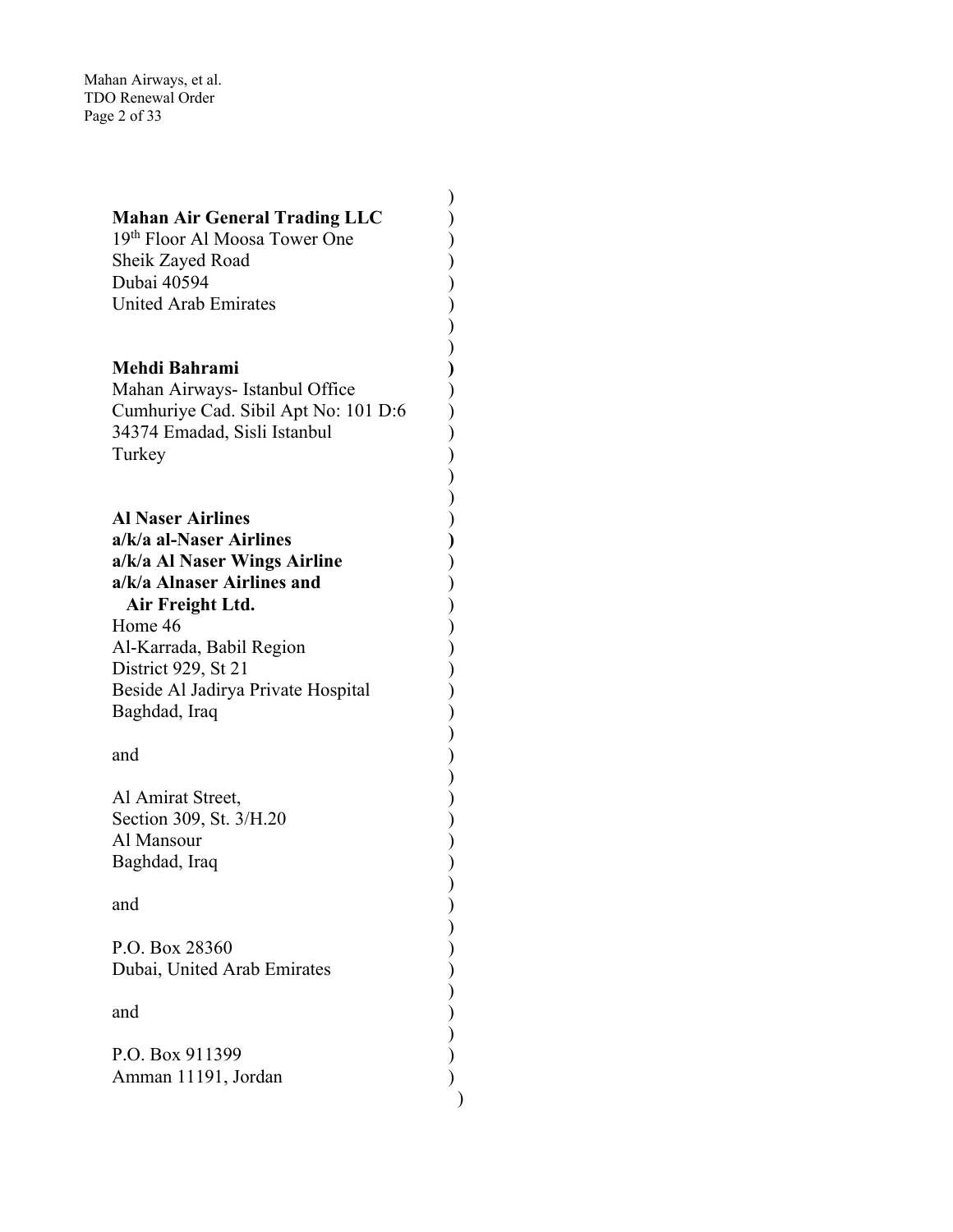Mahan Airways, et al. TDO Renewal Order Page 3 of 33

| Ali Abdullah Alhay                  |  |
|-------------------------------------|--|
| a/k/a Ali Alhay                     |  |
| a/k/a Ali Abdullah Ahmed Alhay      |  |
| Home 46                             |  |
| Al-Karrada, Babil Region            |  |
| District 929, St 21                 |  |
|                                     |  |
| Beside Al Jadirya Private Hospital  |  |
| Baghdad, Iraq                       |  |
|                                     |  |
| and                                 |  |
|                                     |  |
| <b>Anak Street</b>                  |  |
| Qatif, Saudi Arabia 61177           |  |
|                                     |  |
| <b>Bahar Safwa General Trading</b>  |  |
| P.O. Box 113212                     |  |
| Citadel Tower, Floor-5, Office #504 |  |
| <b>Business Bay</b>                 |  |
| Dubai, United Arab Emirates         |  |
|                                     |  |
| and                                 |  |
|                                     |  |
|                                     |  |
| P.O. Box 8709                       |  |
| Citadel Tower, Business Bay         |  |
| Dubai, United Arab Emirates         |  |
|                                     |  |
| <b>Sky Blue Bird Group</b>          |  |
| a/k/a Sky Blue Bird Aviation        |  |
| a/k/a Sky Blue Bird Ltd.            |  |
| a/k/a Sky Blue Bird FZC             |  |
| P.O. Box 16111                      |  |
| Ras Al Khaimah Trade Zone           |  |
| <b>United Arab Emirates</b>         |  |
|                                     |  |
|                                     |  |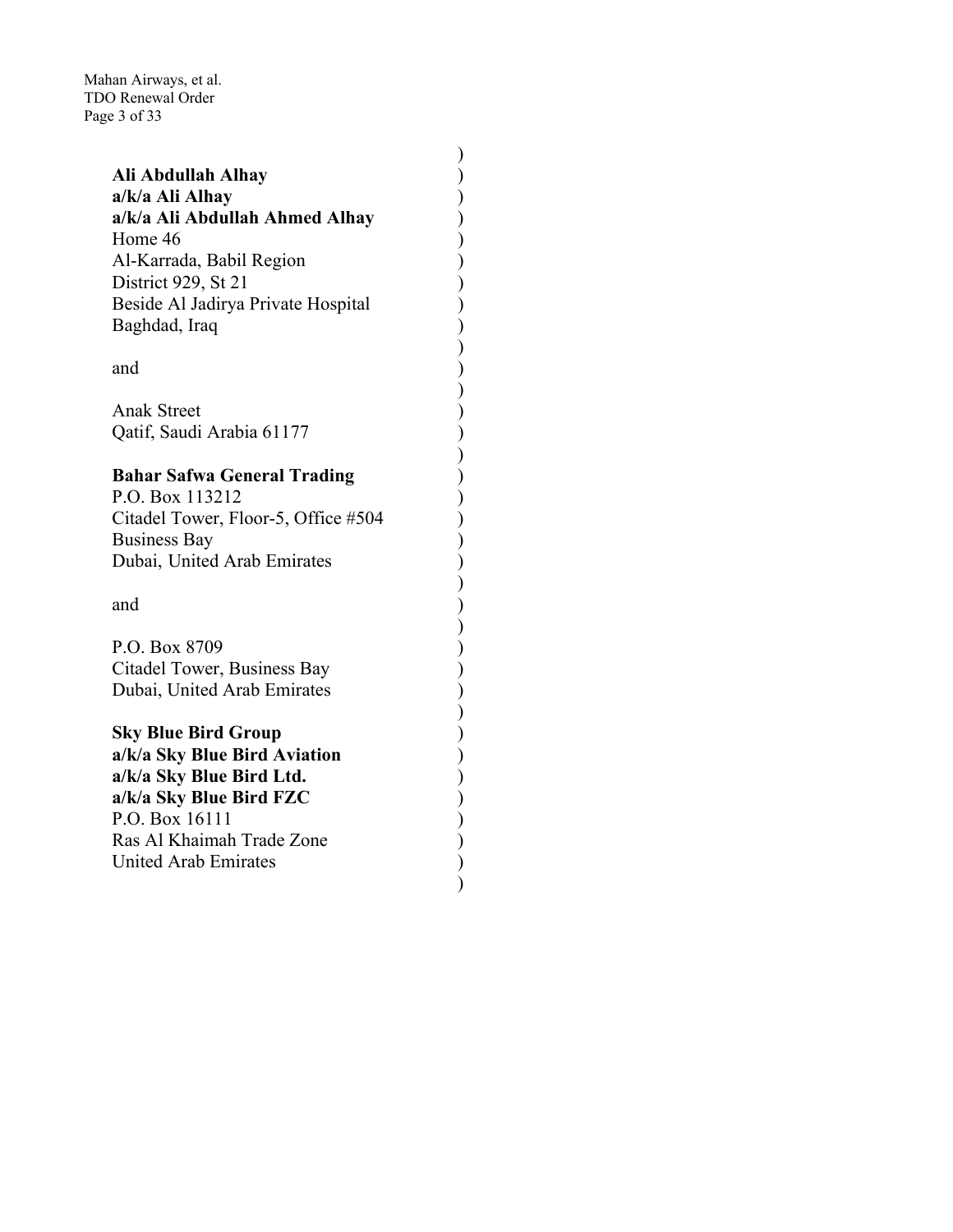Mahan Airways, et al. TDO Renewal Order Page 4 of 33

| <b>Issam Shammout</b>                 |  |
|---------------------------------------|--|
| a/k/a Muhammad Isam Muhammad          |  |
| <b>Anwar Nur Shammout</b>             |  |
| a/k/a Issam Anwar                     |  |
| Philips Building, 4th Floor           |  |
| Al Fardous Street                     |  |
| Damascus, Syria                       |  |
|                                       |  |
| and                                   |  |
|                                       |  |
| Al Kolaa                              |  |
| Beirut, Lebanon 151515                |  |
|                                       |  |
| and                                   |  |
|                                       |  |
| 17-18 Margaret Street, 4th Floor      |  |
| London, W1W 8RP                       |  |
| United Kingdom                        |  |
|                                       |  |
| and                                   |  |
|                                       |  |
| Cumhuriyet Mah. Kavakli San St. Fulya |  |
| Cad. Hazar Sok. No.14/A Silivri       |  |
| Istanbul, Turkey                      |  |
|                                       |  |
|                                       |  |

### **ORDER RENEWING ORDER TEMPORARILY DENYING EXPORT PRIVILEGES**

 Pursuant to Section 766.24 of the Export Administration Regulations, 15 C.F.R. Parts 730-774 (2021) ("EAR" or "the Regulations"), I hereby grant the request of the Office of Export Enforcement ("OEE") to renew the temporary denial order issued in this matter on November 17, 2021. I find that renewal of this order, as modified, is necessary in the public interest to prevent an imminent violation of the Regulations.<sup>1</sup>

<sup>&</sup>lt;sup>1</sup> The Regulations, currently codified at 15 C.F.R. Parts 730-774 (2021), originally issued pursuant to the Export Administration Act (50 U.S.C. §§ 4601-4623 (Supp. III 2015)) ("EAA"), which lapsed on August 21, 2001. The President, through Executive Order 13222 of August 17, 2001 (3 C.F.R., 2001 Comp. 783 (2002)), as extended by successive Presidential Notices, continued the Regulations in effect under the International Emergency Economic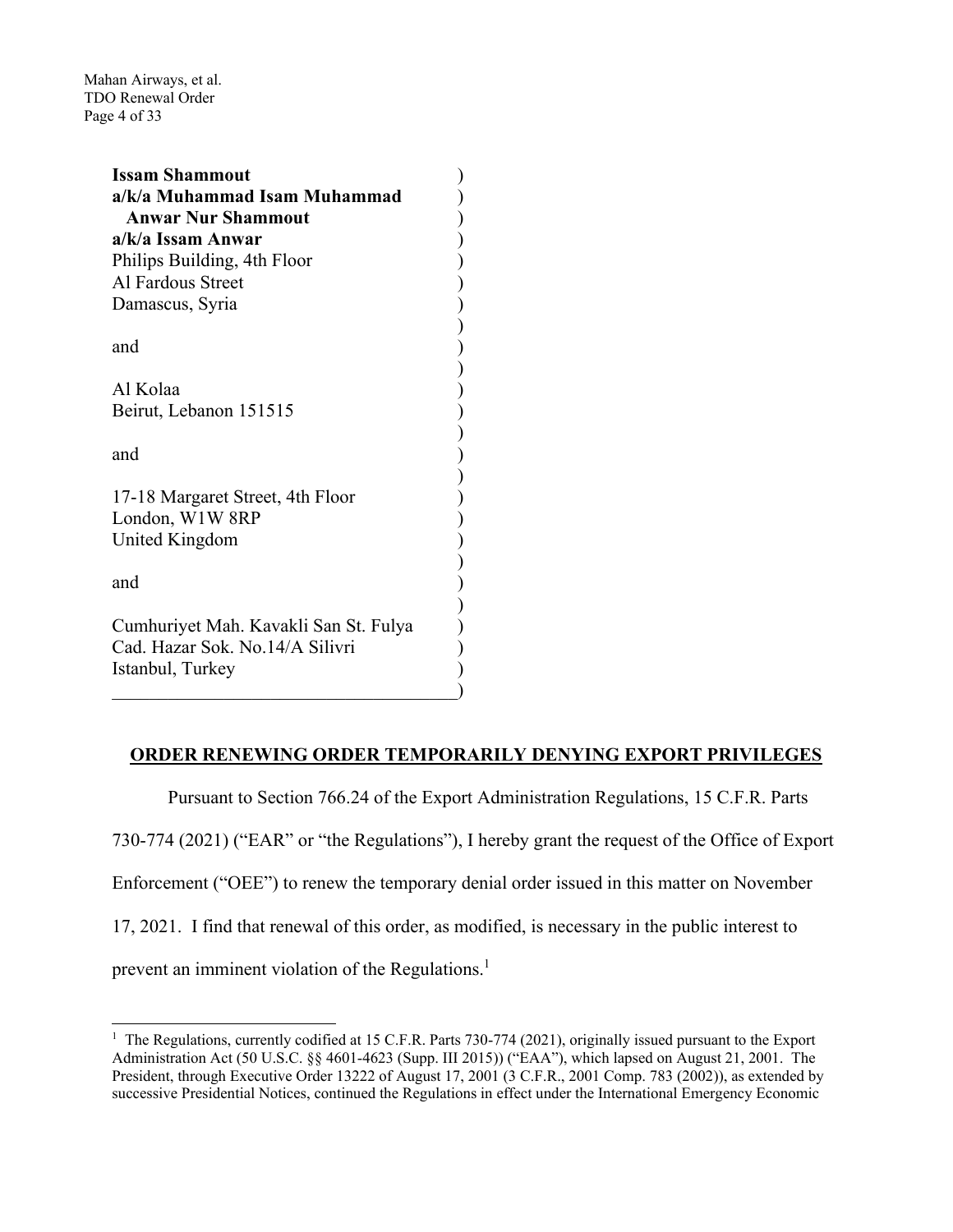# **I. Procedural History**

 On March 17, 2008, Darryl W. Jackson, the then-Assistant Secretary of Commerce for Export Enforcement ("Assistant Secretary"), signed an order denying Mahan Airways' export privileges for a period of 180 days on the ground that issuance of the order was necessary in the public interest to prevent an imminent violation of the Regulations. The order also named as denied persons Blue Airways, of Yerevan, Armenia ("Blue Airways of Armenia"), as well as the "Balli Group Respondents," namely, Balli Group PLC, Balli Aviation, Balli Holdings, Vahid Alaghband, Hassan Alaghband, Blue Sky One Ltd., Blue Sky Two Ltd., Blue Sky Three Ltd., Blue Sky Four Ltd., Blue Sky Five Ltd., and Blue Sky Six Ltd., all of the United Kingdom. The order was issued *ex parte* pursuant to Section 766.24(a) of the Regulations, and went into effect on March 21, 2008, the date it was published in the *Federal Register*.

This temporary denial order ("TDO") was renewed in accordance with Section 766.24(d) of the Regulations.<sup>2</sup> Subsequent renewals also have issued pursuant to Section 766.24(d),

Powers Act (50 U.S.C. § 1701, *et seq.* (2012)) ("IEEPA"). On August 13, 2018, the President signed into law the John S. McCain National Defense Authorization Act for Fiscal Year 2019, which includes the Export Control Reform Act of 2018, 50 U.S.C. §§ 4801-4852 ("ECRA"). While Section 1766 of ECRA repeals the provisions of the EAA (except for three sections which are inapplicable here), Section 1768 of ECRA provides, in pertinent part, that all orders, rules, regulations, and other forms of administrative action that were made or issued under the EAA, including as continued in effect pursuant to IEEPA, and were in effect as of ECRA's date of enactment (August 13, 2018), shall continue in effect according to their terms until modified, superseded, set aside, or revoked through action undertaken pursuant to the authority provided under ECRA. Moreover, Section 1761(a)(5) of ECRA authorizes the issuance of temporary denial orders.

<sup>&</sup>lt;sup>2</sup> Section 766.24(d) provides that BIS may seek renewal of a temporary denial order for additional 180-day renewal periods, if it believes that renewal is necessary in the public interest to prevent an imminent violation. Renewal requests are to be made in writing no later than 20 days before the scheduled expiration date of a temporary denial order. Renewal requests may include discussion of any additional or changed circumstances, and may seek appropriate modifications to the order, including the addition of parties as respondents or related persons, or the removal of parties previously added as respondents or related persons. BIS is not required to seek renewal as to all parties, and a removal of a party can be effected if, without more, BIS does not seek renewal as to that party. Any party included or added to a temporary denial order as a respondent may oppose a renewal request as set forth in Section 766.24(d). Parties included or added as related persons can at any time appeal their inclusion as a related person, but cannot challenge the underlying temporary denial order, either as initially issued or subsequently renewed, and cannot oppose a renewal request. *See also* note 4, *infra*.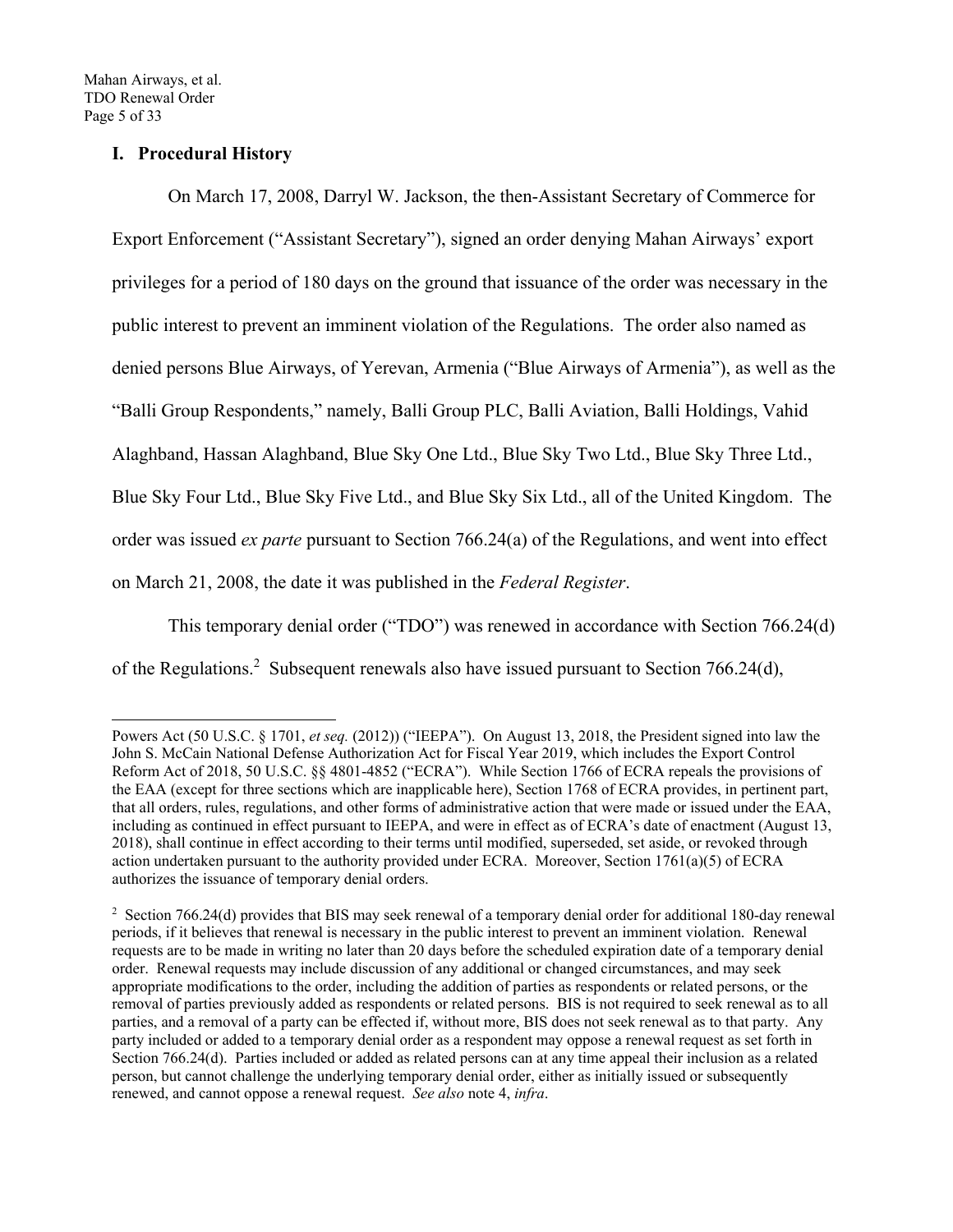including most recently on November  $17, 2021$ <sup>3</sup> Some of the renewal orders and the modification orders that have issued between renewals have added certain parties as respondents or as related persons, or effected the removal of certain parties.<sup>4</sup>

The September 11, 2009 renewal order continued the denial order as to Mahan Airways, but not as to the Balli Group Respondents or Blue Airways of Armenia.<sup>5</sup> As part of the February 25, 2011 renewal order, Pejman Mahmood Kosarayanifard (a/k/a Kosarian Fard), Mahmoud Amini, and Gatewick LLC (a/k/a Gatewick Freight and Cargo Services, a/k/a Gatewick Aviation Services) were added as related persons to prevent evasion of the TDO.<sup>6</sup> A modification order

4 Pursuant to Sections 766.23 and 766.24(c) of the Regulations, any person, firm, corporation, or business organization related to a denied person by affiliation, ownership, control, or position of responsibility in the conduct of trade or related services may be added as a "related person" to a temporary denial order to prevent evasion of the order.

<sup>3</sup> The November 17, 2021 renewal order was effective upon issuance and published in the *Federal Register* on November 22, 2021 (86 Fed. Reg. 66,277). Prior renewal orders issued on September 17, 2008, March 16, 2009, September 11, 2009, March 9, 2010, September 3, 2010, February 25, 2011, August 24, 2011, February 15, 2012, August 9, 2012, February 4, 2013, July 31, 2013, January 24, 2014, July 22, 2014, January 16, 2015, July 13, 2015, January 7, 2016, July 7, 2016, December 30, 2016, June 27, 2017, December 20, 2017, June 14, 2018, December 11, 2018, June 5, 2019, May 29, 2020, November 24, 2020, May 21, 2021, and November 17, 2021, respectively. The August 24, 2011 renewal followed the issuance of a modification order that issued on July 1, 2011, to add Zarand Aviation as a respondent. The July 13, 2015 renewal followed a modification order that issued May 21, 2015, and added Al Naser Airlines, Ali Abdullah Alhay, and Bahar Safwa General Trading as respondents. Each of the renewal orders and each of the modification orders referenced in this footnote or elsewhere in this order has been published in the *Federal Register*.

<sup>&</sup>lt;sup>5</sup> Balli Group PLC and Balli Aviation settled proposed BIS administrative charges as part of a settlement agreement that was approved by a settlement order issued on February 5, 2010. The sanctions imposed pursuant to that settlement and order included, *inter alia*, a \$15 million civil penalty and a requirement to conduct five external audits and submit related audit reports. The Balli Group Respondents also settled related charges with the Department of Justice and the Treasury Department's Office of Foreign Assets Control.

<sup>6</sup> *See* note 4, *supra*, concerning the addition of related persons to a temporary denial order. Kosarian Fard and Mahmoud Amini remain parties to the TDO. On August 13, 2014, BIS and Gatewick resolved administrative charges against Gatewick, including a charge for acting contrary to the terms of a BIS denial order (15 C.F.R. § 764.2(k)). In addition to the payment of a civil penalty, the settlement includes a seven-year denial order. The first two years of the denial period were active, with the remaining five years suspended conditioned upon Gatewick's full and timely payment of the civil penalty and its compliance with the Regulations during the seven-year denial order period. This denial order, in effect, superseded the TDO as to Gatewick, which was not included as part of the January 16, 2015 renewal order. The Gatewick LLC Final Order was published in the *Federal Register* on August 20, 2014. *See* 79 Fed. Reg. 49,283 (Aug. 20, 2014).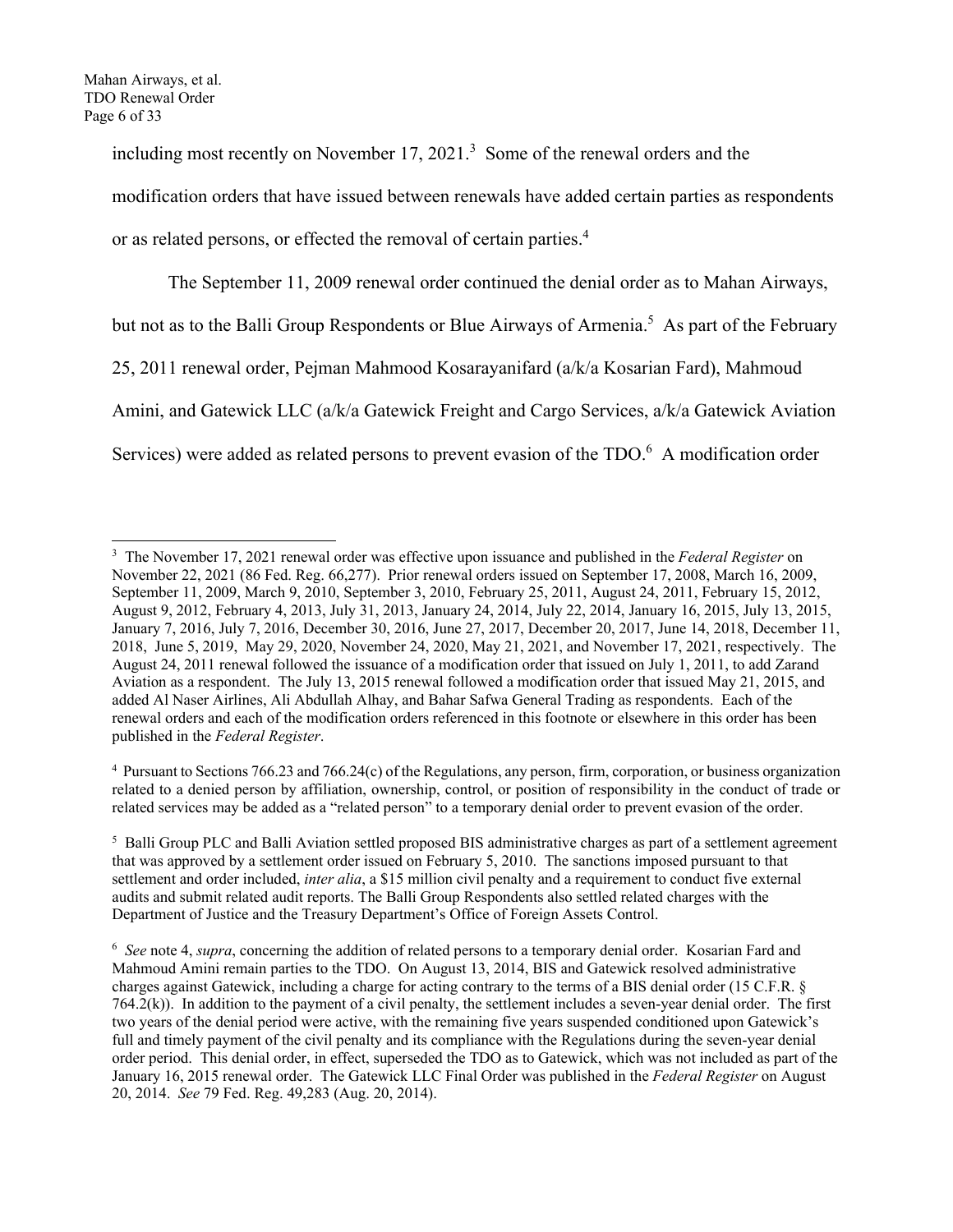issued on July 1, 2011, adding Zarand Aviation as a respondent in order to prevent an imminent violation.<sup>7</sup>

As part of the August 24, 2011 renewal, Kerman Aviation, Sirjanco Trading LLC, and Ali Eslamian were added as related persons. Mahan Air General Trading LLC, Equipco (UK) Ltd., and Skyco (UK) Ltd. were added as related persons by a modification order issued on April 9, 2012. Mehdi Bahrami was added as a related person as part of the February 4, 2013 renewal order.

On May 21, 2015, a modification order issued adding Al Naser Airlines, Ali Abdullah Alhay, and Bahar Safwa General Trading as respondents. As detailed in that order and discussed further *infra*, these respondents were added to the TDO based upon evidence that they were acting together to, *inter alia*, obtain aircraft subject to the Regulations for export or reexport to Mahan in violation of the Regulations and the TDO.

 Sky Blue Bird Group and its chief executive officer, Issam Shammout, were added as related persons as part of the July 13, 2015 renewal order. $8$  On November 16, 2017, a modification order issued to remove Ali Eslamian, Equipco (UK) Ltd., and Skyco (UK) Ltd. as related persons following a request by OEE for their removal.<sup>9</sup>

<sup>&</sup>lt;sup>7</sup> Zarand Aviation's export privileges remained denied until July 22, 2014, when it was not included as part of the renewal order issued on that date.

<sup>&</sup>lt;sup>8</sup> The U.S. Department of the Treasury's Office of Foreign Assets Control ("OFAC") designated Sky Blue Bird and Issam Shammout as Specially Designated Global Terrorists ("SDGTs") on May 21, 2015, pursuant to Executive Order 13224, for "providing support to Iran's Mahan Air." *See* 80 Fed. Reg. 30,762 (May 29, 2015).

<sup>9</sup> The November 16, 2017 modification was published in the Federal Register on December 4, 2017. *See* 82 Fed. Reg. 57,203 (Dec. 4, 2017). On September 28, 2017, BIS and Ali Eslamian resolved an administrative charge for acting contrary to the terms of the denial order (15 C.F.R. § 764.2(k)) that was based upon Eslamian's violation of the TDO after his addition to the TDO on August 24, 2011. Equipco (UK) Ltd. and Skyco (UK) Ltd., two companies owned and operated by Eslamian, also were parties to the settlement agreement and were added to the settlement order as related persons. In addition to other sanctions, the settlement provides that Eslamian, Equipco, and Skyco shall be subject to a conditionally-suspended denial order for a period of four years from the date of the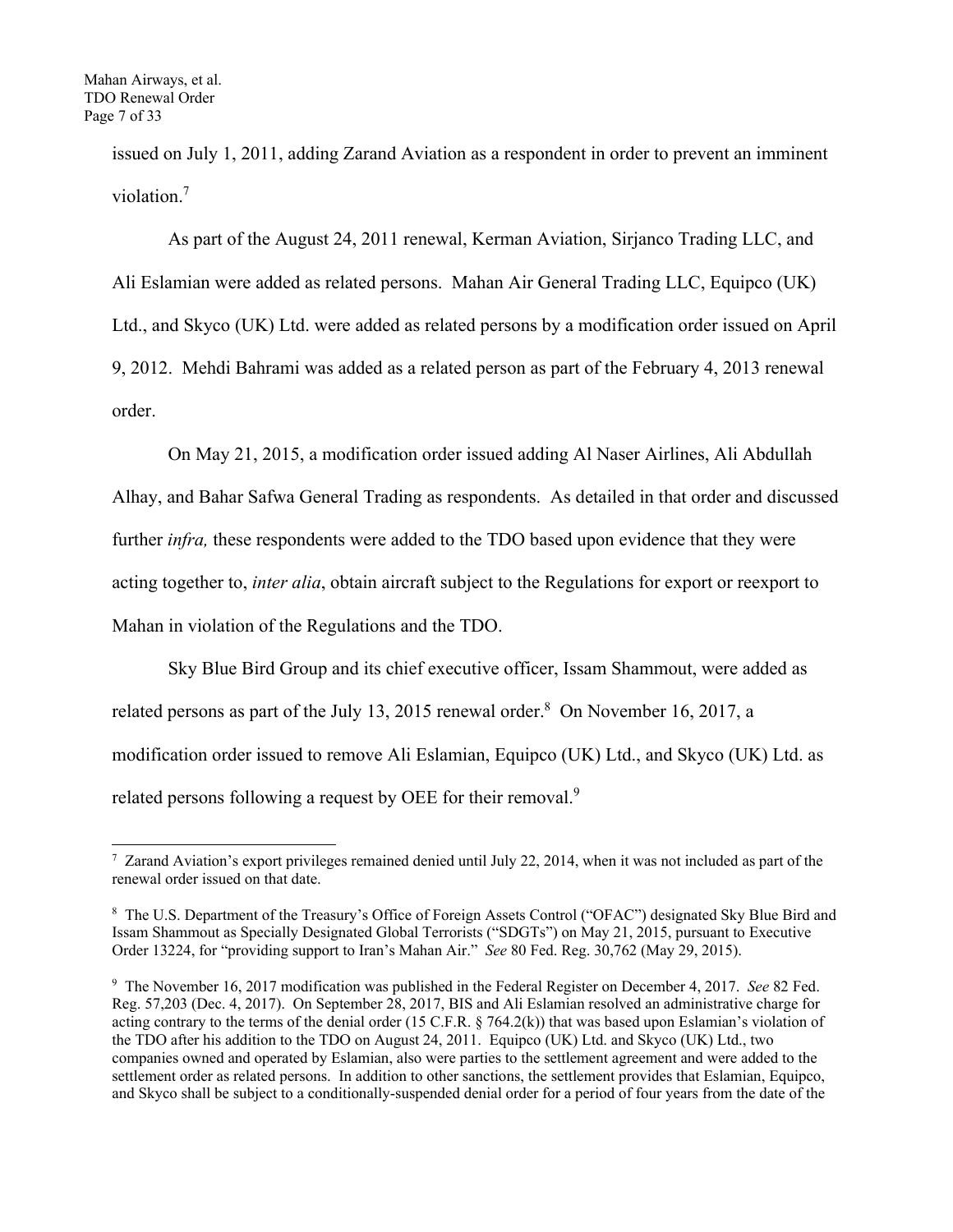The December 11, 2018 renewal order continued the denial of the export privileges of Mahan Airways, Pejman Mahmood Kosarayanifard, Mahmoud Amini, Kerman Aviation, Sirjanco Trading LLC, Mahan Air General Trading LLC, Mehdi Bahrami, Al Naser Airlines, Ali Abdullah Alhay, Bahar Safwa General Trading, Sky Blue Bird Group, and Issam Shammout.

On April 25, 2022, BIS, through OEE, submitted a written request for renewal of the TDO that issued on November 17, 2021. The written request was made more than 20 days before the TDO's scheduled expiration. Notice of the renewal request was provided to Mahan Airways, Al Naser Airlines, Ali Abdullah Alhay, and Bahar Safwa General Trading in accordance with Sections 766.5 and 766.24(d) of the Regulations. No opposition to the renewal of the TDO has been received. Furthermore, no appeal of the related person determinations made as part of the September 3, 2010, February 25, 2011, August 24, 2011, April 9, 2012, February 4, 2013, and July 13, 2015 renewal or modification orders has been made by Kosarian Fard, Mahmoud Amini, Kerman Aviation, Sirjanco Trading LLC, Mahan Air General Trading LLC, Mehdi Bahrami, Sky Blue Bird Group, or Issam Shammout.<sup>10</sup>

### **II. Renewal of the TDO**

#### **A. Legal Standard**

Pursuant to Section 766.24, BIS may issue or renew an order temporarily denying a respondent's export privileges upon a showing that the order is necessary in the public interest to prevent an "imminent violation" of the Regulations. 15 C.F.R. §§ 766.24(b)(1) and 766.24(d). "A violation may be 'imminent' either in time or degree of likelihood." 15 C.F.R.

settlement order.

 $10$  A party named or added as a related person may not oppose the issuance or renewal of the underlying temporary denial order, but may file an appeal of the related person determination in accordance with Section 766.23(c). *See*  also note 2, *supra.*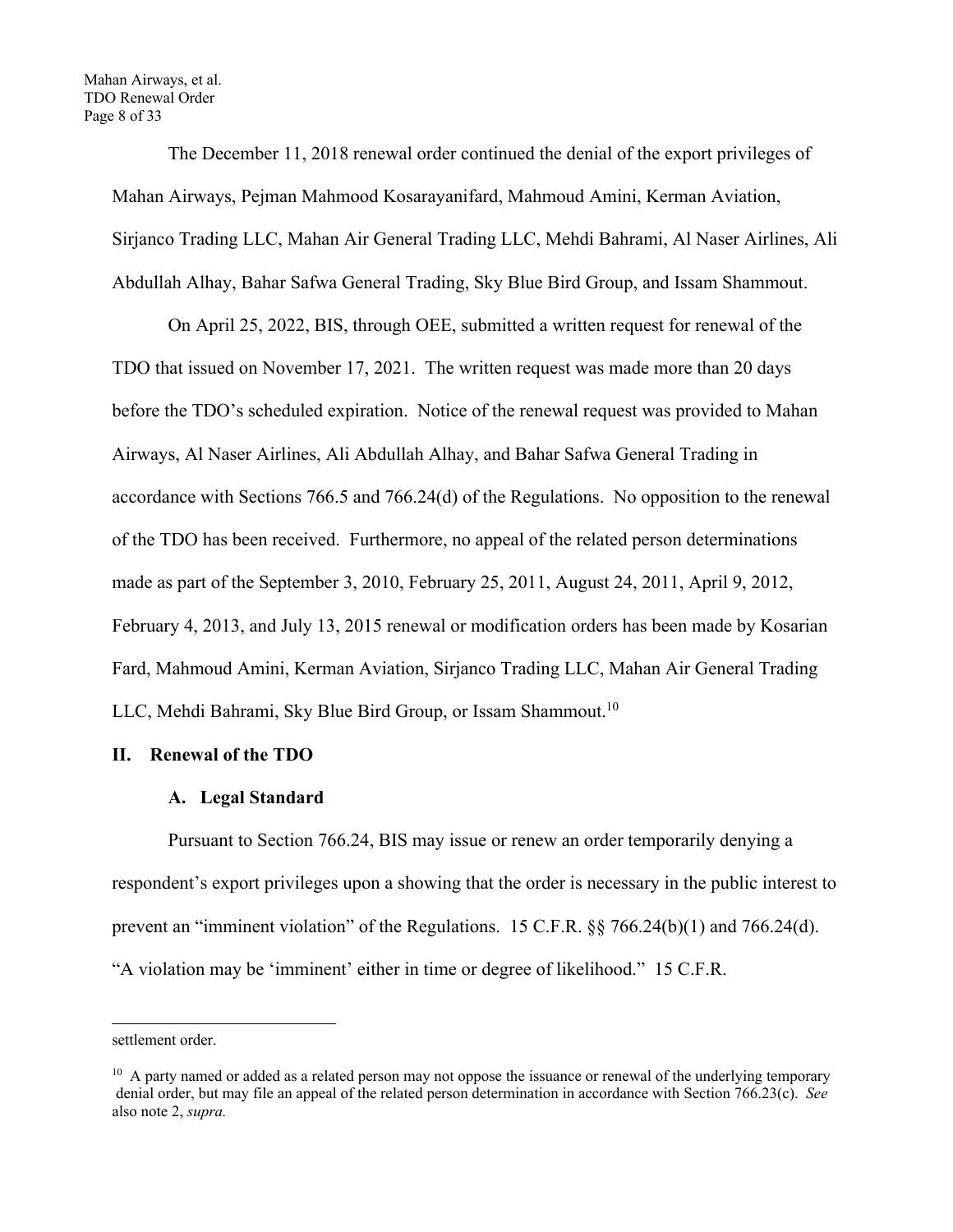§ 766.24(b)(3). BIS may show "either that a violation is about to occur, or that the general circumstances of the matter under investigation or case under criminal or administrative charges demonstrate a likelihood of future violations." Id. As to the likelihood of future violations, BIS may show that the violation under investigation or charge "is significant, deliberate, covert and/or likely to occur again, rather than technical or negligent [.]" Id. A "lack of information establishing the precise time a violation may occur does not preclude a finding that a violation is imminent, so long as there is sufficient reason to believe the likelihood of a violation." Id.

#### **B. The TDO and BIS's Requests for Renewal**

OEE's request for renewal is based upon the facts underlying the issuance of the initial TDO, and the renewal and modification orders subsequently issued in this matter, including the May 21, 2015 modification order and the renewal order issued on May 21, 2021, and the evidence developed over the course of this investigation, which indicate a blatant disregard of U.S. export controls and the TDO. The initial TDO was issued as a result of evidence that showed that Mahan Airways and other parties engaged in conduct prohibited by the EAR by knowingly re-exporting to Iran three U.S.-origin aircraft, specifically Boeing 747s ("Aircraft 1- 3"), items subject to the EAR and classified under Export Control Classification Number ("ECCN") 9A991.b, without the required U.S. Government authorization. Further evidence submitted by BIS indicated that Mahan Airways was involved in the attempted re-export of three additional U.S.-origin Boeing 747s ("Aircraft 4-6") to Iran.

 As discussed in the September 17, 2008 renewal order, evidence presented by BIS indicated that Aircraft 1-3 continued to be flown on Mahan Airways' routes after issuance of the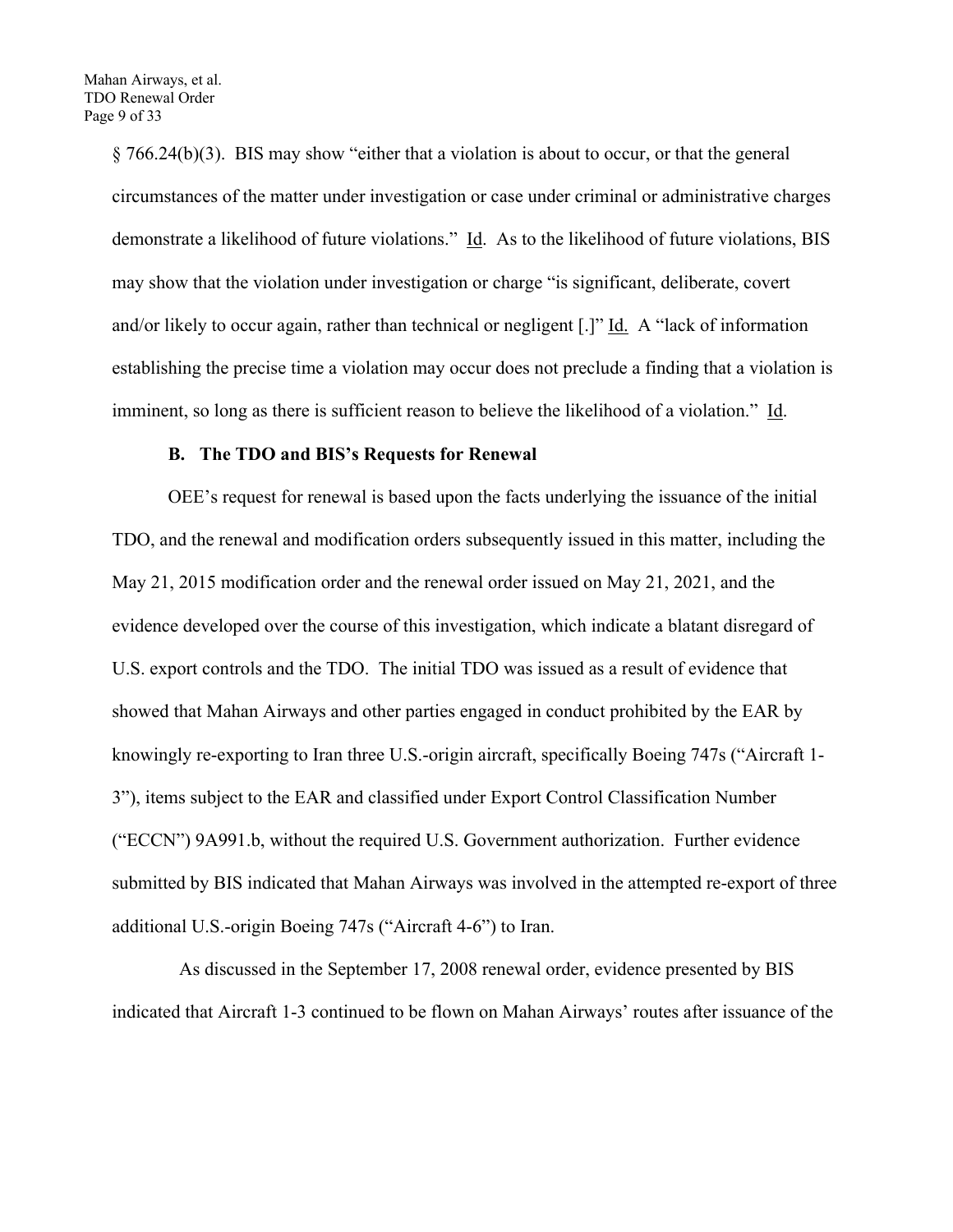TDO, in violation of the Regulations and the TDO itself.<sup>11</sup> It also showed that Aircraft 1-3 had been flown in further violation of the Regulations and the TDO on the routes of Iran Air, an Iranian Government airline. Moreover, as discussed in the March 16, 2009, September 11, 2009 and March 9, 2010 renewal orders, Mahan Airways registered Aircraft 1-3 in Iran, obtained Iranian tail numbers for them (EP-MNA, EP-MNB, and EP-MNE, respectively), and continued to operate at least two of them in violation of the Regulations and the  $TDO$ ,<sup>12</sup> while also committing an additional knowing and willful violation when it negotiated for and acquired an additional U.S.-origin aircraft. The additional acquired aircraft was an MD-82 aircraft, which subsequently was painted in Mahan Airways' livery and flown on multiple Mahan Airways' routes under tail number TC-TUA.

 The March 9, 2010 renewal order also noted that a court in the United Kingdom ("U.K.") had found Mahan Airways in contempt of court on February 1, 2010, for failing to comply with that court's December 21, 2009 and January 12, 2010 orders compelling Mahan Airways to remove the Boeing 747s from Iran and ground them in the Netherlands. Mahan Airways and the Balli Group Respondents had been litigating before the U.K. court concerning ownership and control of Aircraft 1-3. In a letter to the U.K. court dated January 12, 2010**,**  Mahan Airways' Chairman indicated, *inter alia*, that Mahan Airways opposes U.S. Government actions against Iran, that it continued to operate the aircraft on its routes in and out of Tehran (and had 158,000 "forward bookings" for these aircraft), and that it wished to continue to do so and would pay damages if required by that court, rather than ground the aircraft.

<sup>&</sup>lt;sup>11</sup> Engaging in conduct prohibited by a denial order violates the Regulations. 15 C.F.R. §§ 764.2(a) and (k).

 $12$  The third Boeing 747 appeared to have undergone significant service maintenance and may not have been operational at the time of the March 9, 2010 renewal order.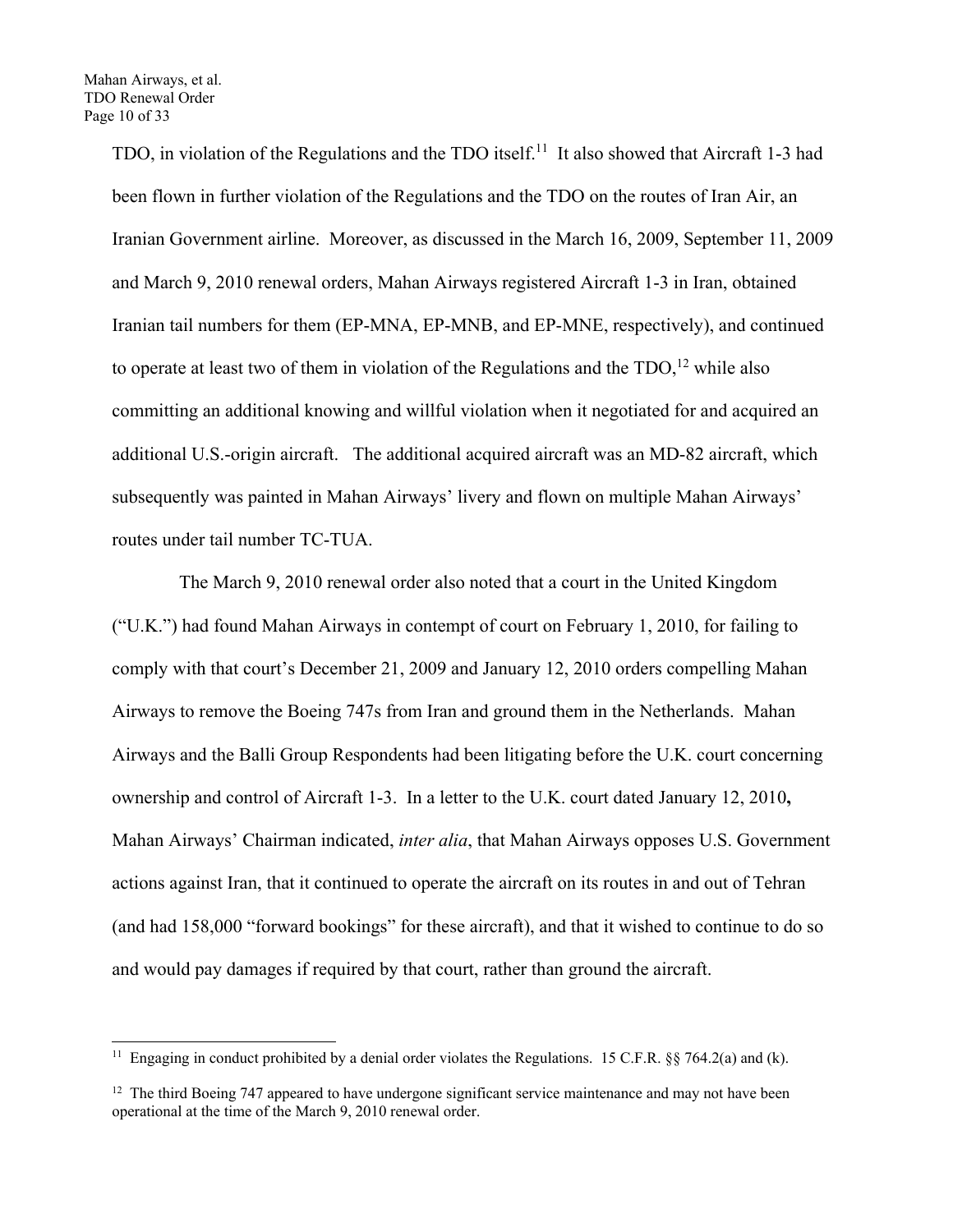Mahan Airways, et al. TDO Renewal Order Page 11 of 33

> The September 3, 2010 renewal order discussed the fact that Mahan Airways' violations of the TDO extended beyond operating U.S.-origin aircraft and attempting to acquire additional U.S.-origin aircraft. In February 2009, while subject to the TDO, Mahan Airways participated in the export of computer motherboards, items subject to the Regulations and designated as EAR99, from the United States to Iran, via the United Arab Emirates ("UAE"), in violation of both the TDO and the Regulations, by transporting and/or forwarding the computer motherboards from the UAE to Iran. Mahan Airways' violations were facilitated by Gatewick LLC, which not only participated in the transaction, but also has stated to BIS that it acted as Mahan Airways' sole booking agent for cargo and freight forwarding services in the UAE.

> Moreover, in a January 24, 2011 filing in the U.K. court, Mahan Airways asserted that Aircraft 1-3 were not being used, but stated in pertinent part that the aircraft were being maintained in Iran "in an airworthy condition" and that, depending on the outcome of its U.K. court appeal, the aircraft "could immediately go back into service . . . on international routes into and out of Iran." Mahan Airways' January 24, 2011 submission to U.K. Court of Appeal, at p. 25, ¶¶ 108, 110. This clearly stated intent, both on its own and in conjunction with Mahan Airways' prior misconduct and statements, demonstrated the need to renew the TDO in order to prevent imminent future violations. Two of these three 747s subsequently were removed from Iran and are no longer in Mahan Airways' possession. The third of these 747s remained in Iran under Mahan's control. Pursuant to Executive Order 13224, this 747 was designated a Specially Designated Global Terrorist ("SDGT") by the U.S. Department of the Treasury's Office of Foreign Assets Control ("OFAC") on September 19, 2012.<sup>13</sup> Furthermore, as discussed in the

<sup>13</sup> *See* http://www.treasury.gov/resource-center/sanctions/OFAC-Enforcement/pages/20120919.aspx.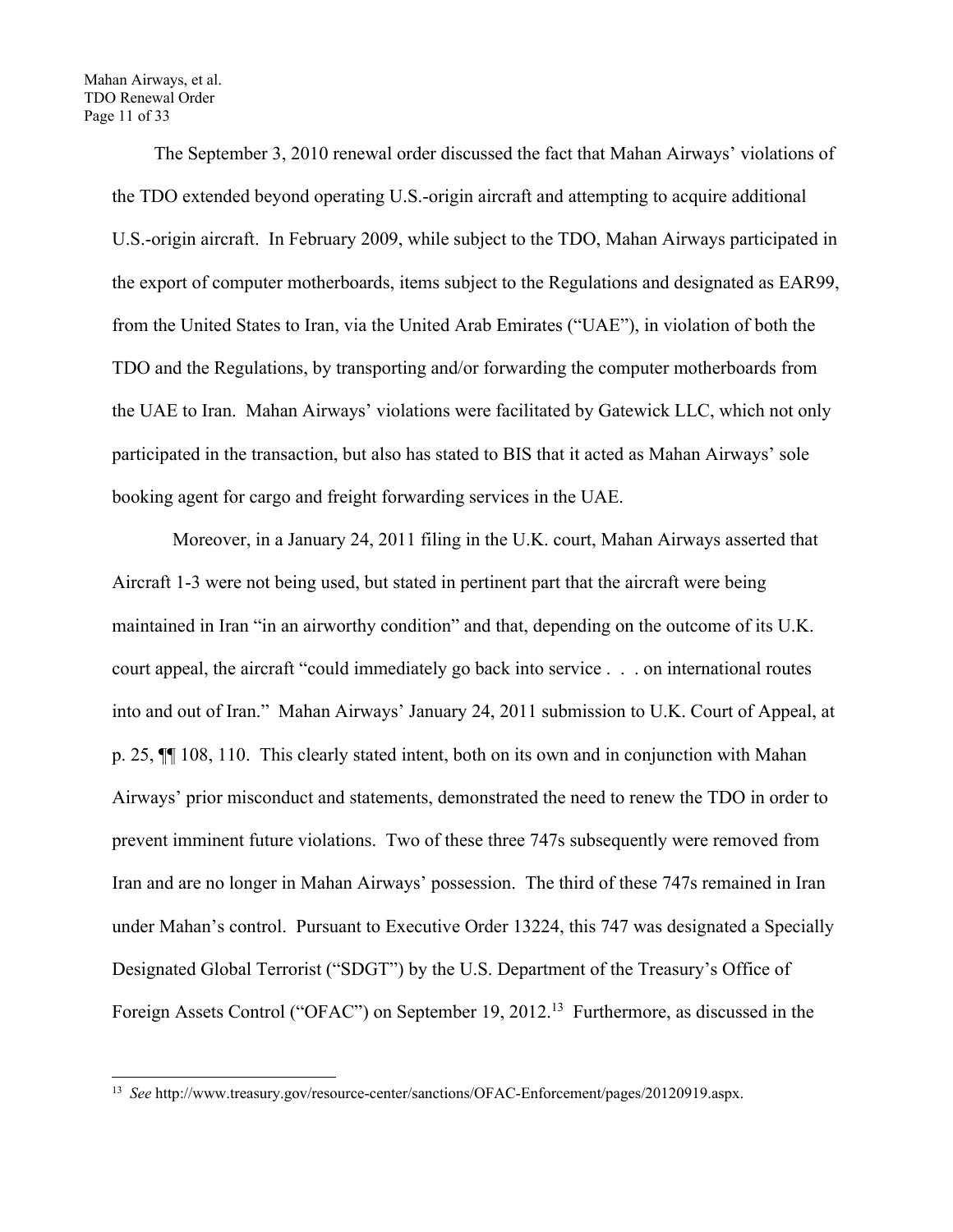February 4, 2013 Order, open source information indicated that this 747, painted in the livery and logo of Mahan Airways, had been flown between Iran and Syria, and was suspected of ferrying weapons and/or other equipment to the Syrian Government from Iran's Islamic Revolutionary Guard Corps.

 In addition, as first detailed in the July 1, 2011 and August 24, 2011 orders, and discussed in subsequent renewal orders in this matter, Mahan Airways also continued to evade U.S. export control laws by operating two Airbus A310 aircraft, bearing Mahan Airways' livery and logo, on flights into and out of Iran.<sup>14</sup> At the time of the July 1, 2011 and August 24, 2011 orders, these Airbus A310s were registered in France, with tail numbers F-OJHH and F-OJHI, respectively.15 The August 2012 renewal order also found that Mahan Airways had acquired another Airbus A310 aircraft subject to the Regulations, with MSN 499 and Iranian tail number EP-VIP, in violation of the Regulations.<sup>16</sup> On September 19, 2012, all three Airbus A310 aircraft (tail numbers F-OJHH, F-OJHI, and EP-VIP) were designated as SDGTs.<sup>17</sup>

<sup>&</sup>lt;sup>14</sup> The Airbus A310s are powered with U.S.-origin engines. The engines are subject to the Regulations and classified under Export Control Classification ("ECCN") 9A991.d. The Airbus A310s contain controlled U.S. origin items valued at more than 10 percent of the total value of the aircraft and as a result are subject to the Regulations. They are classified under ECCN 9A991.b. The export or reexport of these aircraft to Iran requires U.S. Government authorization pursuant to Sections 742.8 and 746.7 of the Regulations.

<sup>&</sup>lt;sup>15</sup> OEE subsequently presented evidence that after the August 24, 2011 renewal, Mahan Airways worked along with Kerman Aviation and others to de-register the two Airbus A310 aircraft in France and to register both aircraft in Iran (with, respectively, Iranian tail numbers EP-MHH and EP-MHI). It was determined subsequent to the February 15, 2012 renewal order that the registration switch for these A310s was cancelled and that Mahan Airways then continued to fly the aircraft under the original French tail numbers (F-OJHH and F-OJHI, respectively). Both aircraft apparently remain in Mahan Airways' possession.

<sup>16</sup> *See* note 14, *supra*.

<sup>17</sup> *See* http://www.treasury.gov/resource-center/sanctions/OFAC-Enforcement/pages/20120919.aspx. Mahan Airways was previously designated by OFAC as a SDGT on October 18, 2011. 77 Fed. Reg. 64,427 (October 18, 2011).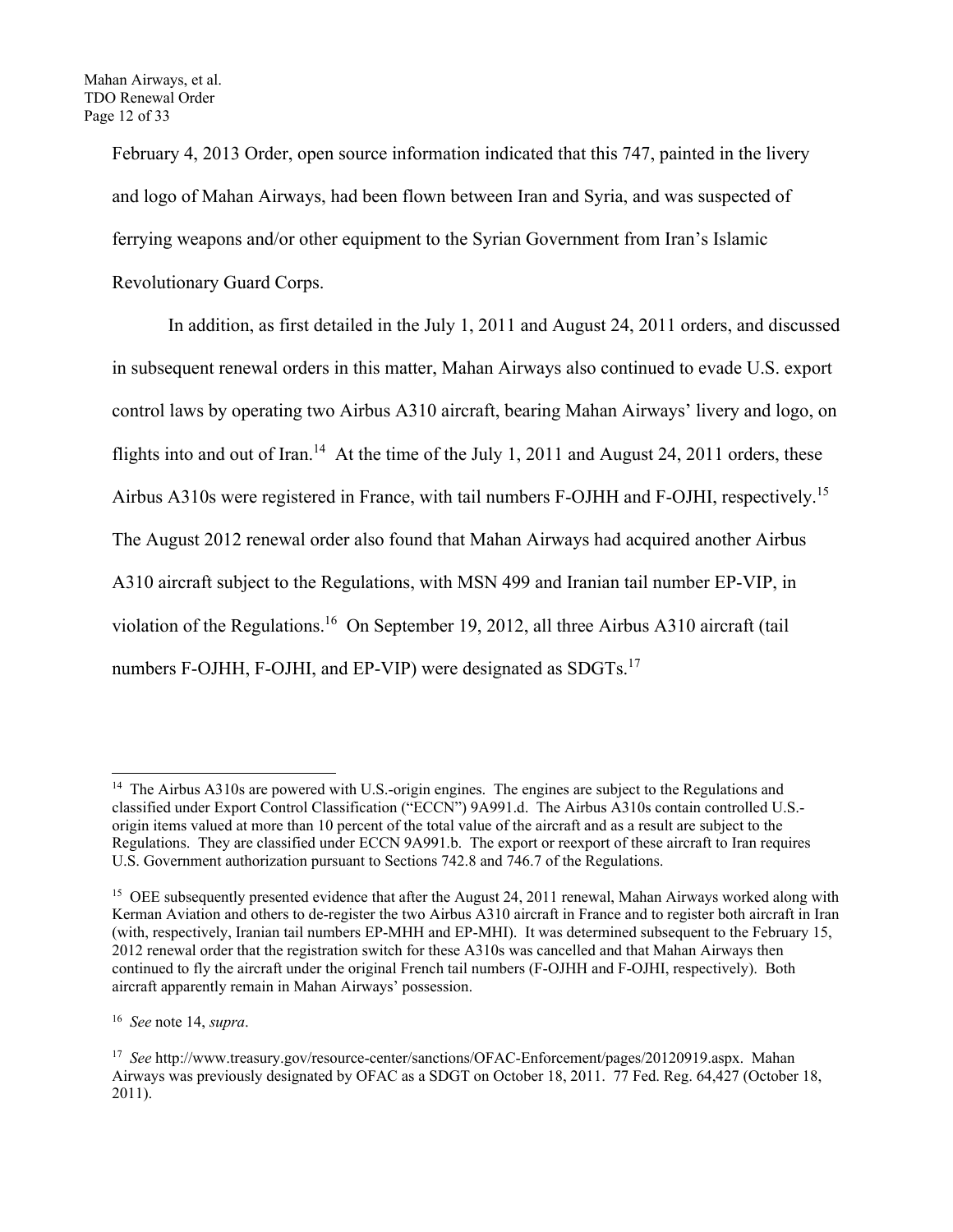Mahan Airways, et al. TDO Renewal Order Page 13 of 33

> The February 4, 2013 renewal order laid out further evidence of continued and additional efforts by Mahan Airways and other persons acting in concert with Mahan, including Kral Aviation and another Turkish company, to procure U.S.-origin engines--two GE CF6-50C2 engines, with MSNs 517621 and 517738, respectively--and other aircraft parts in violation of the TDO and the Regulations.<sup>18</sup> The February 4, 2013 order also added Mehdi Bahrami as a related person in accordance with Section 766.23 of the Regulations. Bahrami, a Mahan Vice-President and the head of Mahan's Istanbul Office, also was involved in Mahan's acquisition of the original three Boeing 747s (Aircraft 1-3) that resulted in the original TDO, and has had a business relationship with Mahan dating back to 1997.

> The July 31, 2013 renewal order detailed additional evidence obtained by OEE showing efforts by Mahan Airways to obtain another GE CF6-50C2 aircraft engine (MSN 528350) from the United States via Turkey. Multiple Mahan employees, including Mehdi Bahrami, were involved in or aware of matters related to the engine's arrival in Turkey from the United States, plans to visually inspect the engine, and prepare it for shipment from Turkey.

> Mahan Airways sought to obtain this U.S.-origin engine through Pioneer Logistics Havacilik Turizm Yonetim Danismanlik ("Pioneer Logistics"), an aircraft parts supplier located

<sup>&</sup>lt;sup>18</sup> Kral Aviation was referenced in the February 4, 2013 renewal order as "Turkish Company No. 1." Kral Aviation purchased a GE CF6-50C2 aircraft engine (MSN 517621) from the United States in July 2012, on behalf of Mahan Airways. OEE was able to prevent this engine from reaching Mahan by issuing a redelivery order to the freight forwarder in accordance with Section 758.8 of the Regulations. OEE also issued Kral Aviation a redelivery order for the second CF6-50C2 engine (MSN 517738) on July 30, 2012. The owner of the second engine subsequently cancelled the item's sale to Kral Aviation. In September 2012, OEE was alerted by a U.S. exporter that another Turkish company ("Turkish Company No. 2") was attempting to purchase aircraft spare parts intended for re-export by Turkish Company No. 2 to Mahan Airways. *See* February 4, 2013 renewal order.

On December 31, 2013, Kral Aviation was added to BIS's Entity List, Supplement No. 4 to Part 744 of the Regulations. *See* 78 Fed. Reg. 75,458 (Dec. 12, 2013). Companies and individuals are added to the Entity List for engaging in activities contrary to the national security or foreign policy interests of the United States. *See* 15 C.F.R. § 744.11.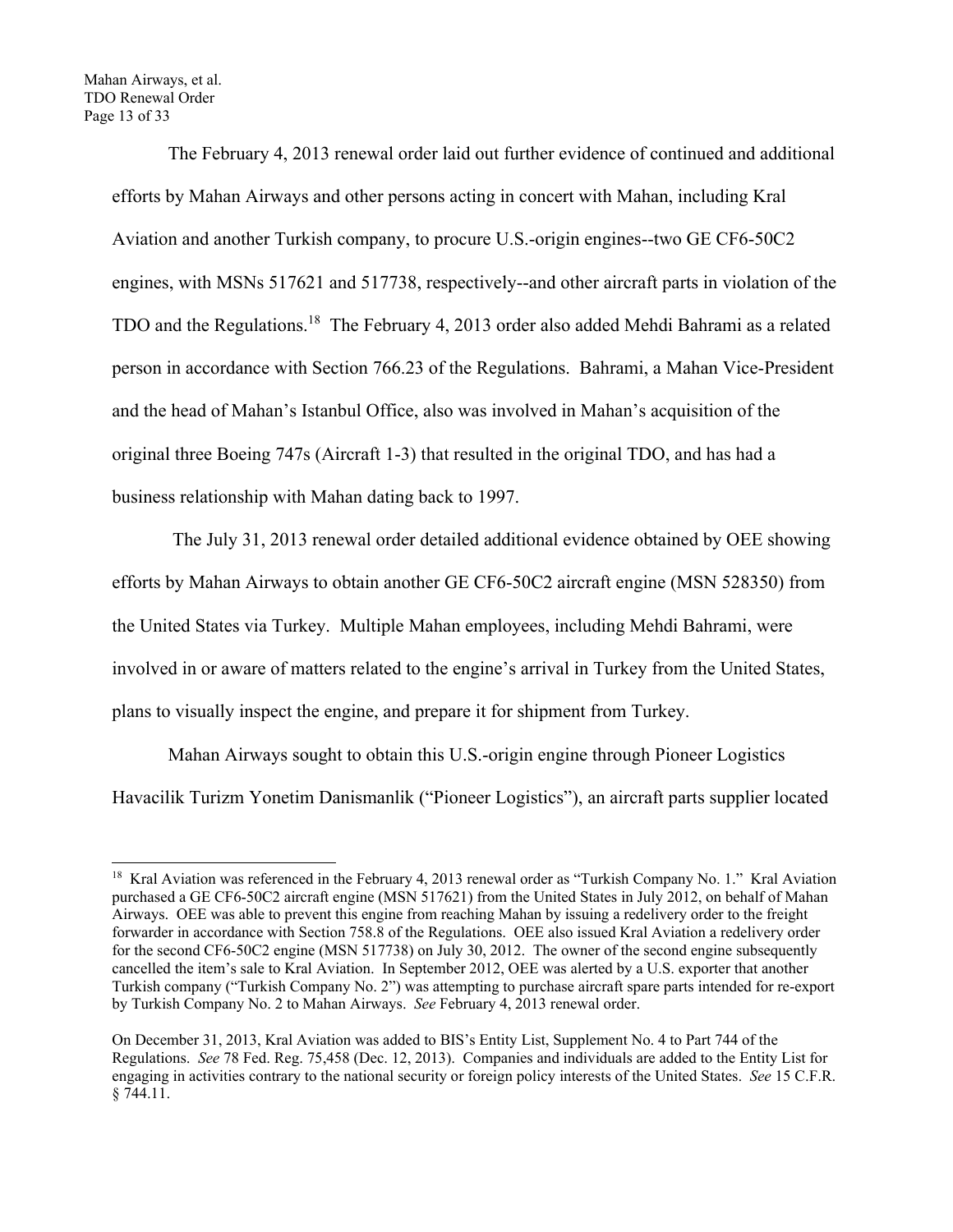in Turkey, and its director/operator, Gulnihal Yegane, a Turkish national who previously had conducted Mahan related business with Mehdi Bahrami and Ali Eslamian. Moreover, as referenced in the July 31, 2013 renewal order, a sworn affidavit by Kosol Surinanda, also known as Kosol Surinandha, Managing Director of Mahan's General Sales Agent in Thailand, stated that the shares of Pioneer Logistics for which he was the listed owner were "actually the property of and owned by Mahan." He further stated that he held "legal title to the shares until otherwise required by Mahan" but would "exercise the rights granted to [him] exactly and only as instructed by Mahan and [his] vote and/or decisions [would] only and exclusively reflect the wills and demands of Mahan[.]"<sup>19</sup>

The January 24, 2014 renewal order outlined OEE's continued investigation of Mahan Airways' activities and detailed an attempt by Mahan, which OEE thwarted, to obtain, via an Indonesian aircraft parts supplier, two U.S.-origin Honeywell ALF-502R-5 aircraft engines (MSNs LF5660 and LF5325), items subject to the Regulations, from a U.S. company located in Texas. An invoice of the Indonesian aircraft parts supplier dated March 27, 2013, listed Mahan Airways as the purchaser of the engines and included a Mahan ship-to address. OEE also obtained a Mahan air waybill dated March 12, 2013, listing numerous U.S.-origin aircraft parts subject to the Regulations--including, among other items, a vertical navigation gyroscope, a transmitter, and a power control unit--being transported by Mahan from Turkey to Iran in violation of the TDO.

The July 22, 2014 renewal order discussed open source evidence from the March-June 2014 time period regarding two BAE regional jets, items subject to the Regulations, that were

<sup>&</sup>lt;sup>19</sup> Pioneer Logistics, Gulnihal Yegane, and Kosol Surinanda also were added to the Entity List on December 12, 2013. *See* 78 Fed. Reg. 75,458 (Dec. 12, 2013).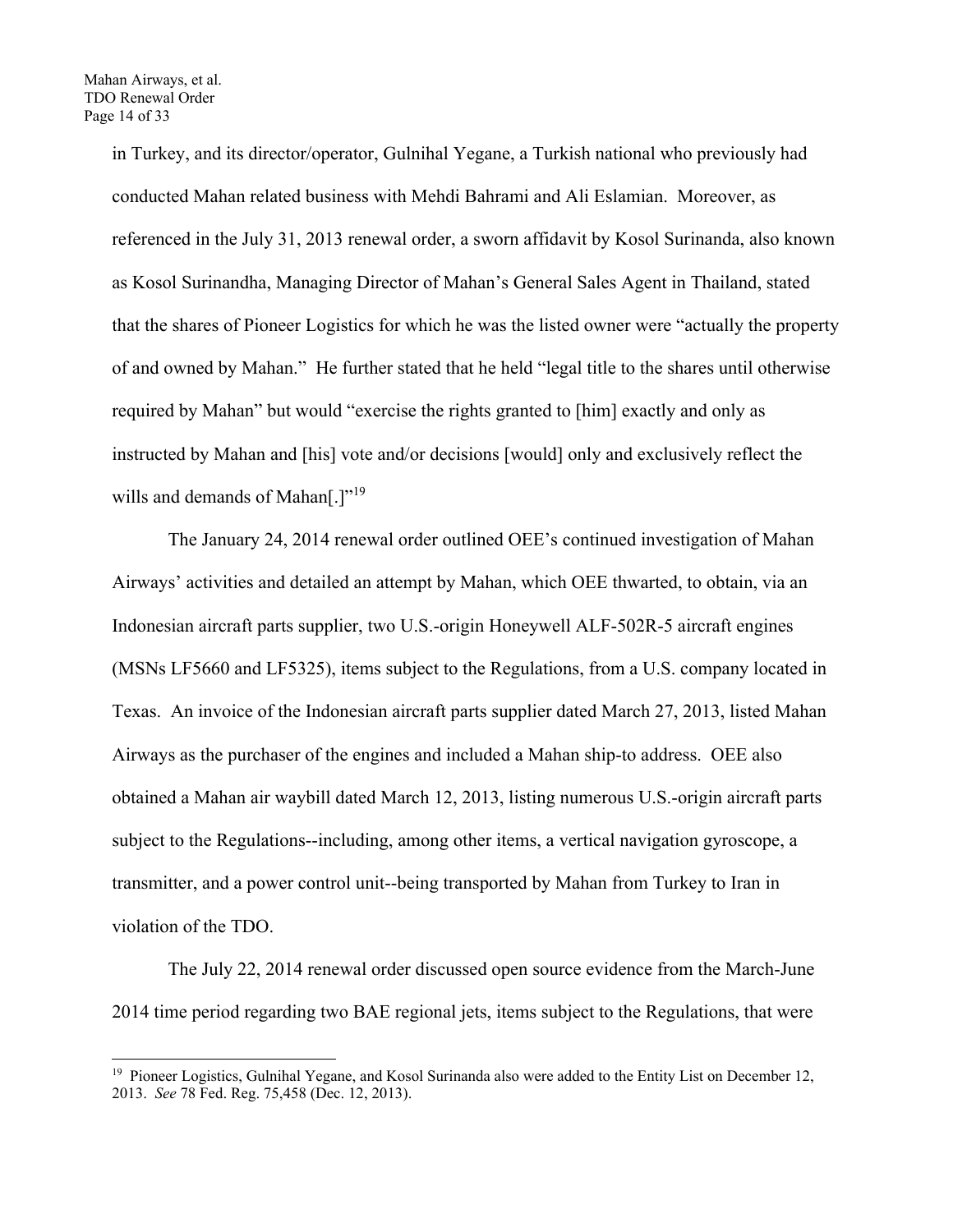painted in the livery and logo of Mahan Airways and operating under Iranian tail numbers EP-MOI and EP-MOK, respectively.<sup>20</sup> In addition, aviation industry resources indicated that these aircraft were obtained by Mahan Airways in late November 2013 and June 2014, from Ukrainian Mediterranean Airline, a Ukrainian airline that was added to BIS's Entity List (Supplement No. 4 to Part 744 of the Regulations) on August 15, 2011, for acting contrary to the national security and foreign policy interests of the United States.<sup>21</sup> Open source information indicated that at least EP-MOI remained active in Mahan's fleet, and that the aircraft was being operated on multiple flights in July 2014.

The January 16, 2015 renewal order detailed evidence of additional attempts by Mahan Airways to acquire items subject the Regulations in further violation of the TDO. Specifically, in March 2014, OEE became aware of an inertial reference unit bearing serial number 1231 ("the IRU") that had been sent to the United States for repair. The IRU is a U.S.-origin item, subject to the Regulations, classified under ECCN 7A103, and controlled for missile technology reasons. Upon closer inspection, it was determined that IRU came from or had been installed on an Airbus A340 aircraft bearing MSN 056. Further investigation revealed that as of approximately

<sup>&</sup>lt;sup>20</sup> The BAE regional jets are powered with U.S.-origin engines. The engines are subject to the EAR and classified under ECCN 9A991.d. These aircraft contain controlled U.S.-origin items valued at more than 10 percent of the total value of the aircraft and as a result are subject to the EAR. They are classified under ECCN 9A991.b. The export or reexport of these aircraft to Iran requires U.S. Government authorization pursuant to Sections 742.8 and 746.7 of the Regulations.

<sup>21</sup> *See* 76 Fed. Reg. 50,407 (Aug. 15, 2011). The July 22, 2014 renewal order also referenced two Airbus A320 aircraft painted in the livery and logo of Mahan Airways and operating under Iranian tail numbers EP-MMK and EP-MML, respectively. OEE's investigation also showed that Mahan obtained these aircraft in November 2013, from Khors Air Company, another Ukrainian airline that, like Ukrainian Mediterranean Airlines, was added to BIS's Entity List on August 15, 2011. Open source evidence indicates the two Airbus A320 aircraft may have been transferred by Mahan Airways to another Iranian airline in October 2014, and issued Iranian tail numbers EP-APE and EP-APF, respectively.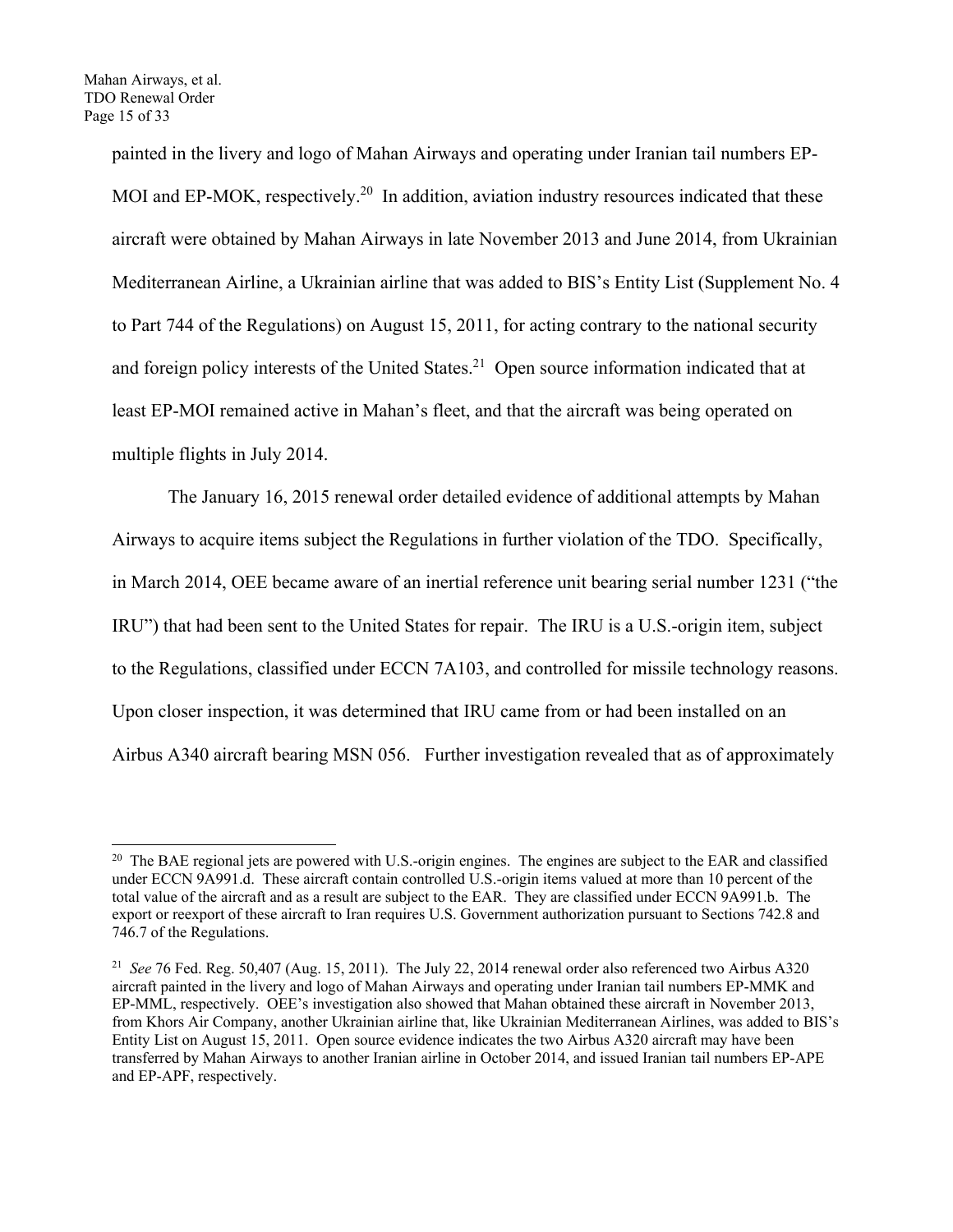February 2014, this aircraft was registered under Iranian tail number EP-MMB and had been painted in the livery and logo of Mahan Airways.

The January 16, 2015 renewal order also described related efforts by the Departments of Justice and Treasury to further thwart Mahan's illicit procurement efforts. Specifically, on August 14, 2014, the United States Attorney's Office for the District of Maryland filed a civil forfeiture complaint for the IRU pursuant to 22 U.S.C. § 401(b) that resulted in the court issuing an Order of Forfeiture on December 2, 2014. EP-MMB remains listed as active in Mahan Airways' fleet and has been used on flights into and out of Iran as recently as December 19, 2017.

Additionally, on August 29, 2014, OFAC blocked the property and interests in property of Asian Aviation Logistics of Thailand, a Mahan Airways affiliate or front company, pursuant to Executive Order 13224. In doing so, OFAC described Mahan Airways' use of Asian Aviation Logistics to evade sanctions by making payments on behalf of Mahan for the purchase of engines and other equipment.<sup>22</sup>

 The May 21, 2015 modification order detailed the acquisition of two aircraft, specifically an Airbus A340 bearing MSN 164 and an Airbus A321 bearing MSN 550, that were purchased by Al Naser Airlines in late 2014/early 2015 and were under the possession, control, and/or ownership of Mahan Airways.<sup>23</sup> The sales agreements for these two aircraft were signed by Ali

<sup>22</sup> *See http://www.treasury.gov/resource-center/sanctions/OFAC-Enforcement/Pages/20140829.aspx*. *See* 79 Fed. Reg. 55,073 (Sep. 15, 2014). OFAC also blocked the property and property interests of Pioneer Logistics of Turkey on August 29, 2014. *Id.* Mahan Airways' use of Pioneer Logistics in an effort to evade the TDO and the Regulations was discussed in a prior renewal order, as summarized, *supra*, at 14. BIS added both Asian Aviation Logistics and Pioneer Logistics to the Entity List on December 12, 2013. *See* 78 Fed. Reg. 75,458 (Dec. 12, 2013).

<sup>&</sup>lt;sup>23</sup> Both of these aircraft are powered by U.S.-origin engines that are subject to the Regulations and classified under ECCN 9A991.d. Both aircraft contain controlled U.S.-origin items valued at more than 10 percent of the total value of the aircraft and as a result are subject to the EAR regardless of their location. The aircraft are classified under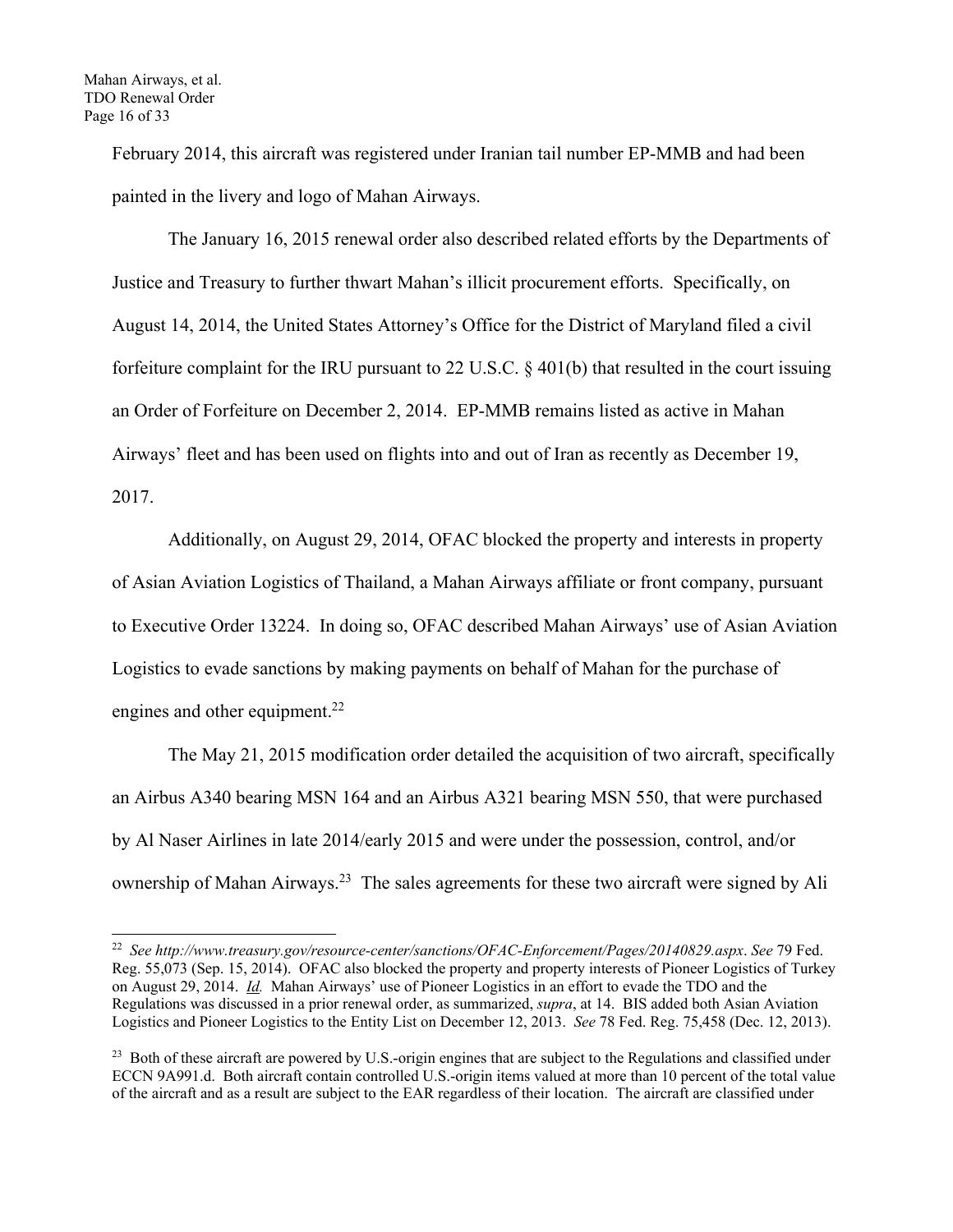Abdullah Alhay for Al Naser Airlines.<sup>24</sup> Payment information reveals that multiple electronic funds transfers ("EFT") were made by Ali Abdullah Alhay and Bahar Safwa General Trading in order to acquire MSNs 164 and 550.

 The May 21, 2015 modification order also laid out evidence showing the respondents' attempts to obtain other controlled aircraft, including aircraft physically located in the United States in similarly-patterned transactions during the same recent time period. Transactional documents involving two Airbus A320s bearing MSNs 82 and 99, respectively, again showed Ali Abdullah Alhay signing sales agreements for Al Naser Airlines.<sup>25</sup> A review of the payment information for these aircraft similarly revealed EFTs from Ali Abdullah Alhay and Bahar Safwa General Trading that follow the pattern described for MSNs 164 and 550, *supra*. MSNs 82 and 99 were detained by OEE Special Agents prior to their planned export from the United States.

The July 13, 2015 renewal order outlined evidence showing that Al Naser Airlines'

attempts to acquire aircraft on behalf of Mahan Airways extended beyond MSNs 164 and 550 to include a total of nine aircraft.<sup>26</sup> Four of the aircraft, all of which are subject to the Regulations

ECCN 9A991.b. The export or re-export of these aircraft to Iran requires U.S. Government authorization pursuant to Sections 742.8 and 746.7 of the Regulations.

 $24$  The evidence obtained by OEE showed Ali Abdullah Alhay as a 25% owner of Al Naser Airlines.

<sup>&</sup>lt;sup>25</sup> Both aircraft were physically located in the United States and therefore are subject to the Regulations pursuant to Section 734.3(a)(1). Moreover, these Airbus A320s are powered by U.S.-origin engines that are subject to the Regulations and classified under Export Control Classification Number ECCN 9A991.d. The Airbus A320s contain controlled U.S.-origin items valued at more than 10 percent of the total value of the aircraft and as a result are subject to the EAR regardless of their location. The aircraft are classified under ECCN 9A991.b. The export or reexport of these aircraft to Iran requires U.S. Government authorization pursuant to Sections 742.8 and 746.7 of the Regulations.

<sup>&</sup>lt;sup>26</sup> This evidence included a press release dated May 9, 2015, that appeared on Mahan Airways' website and stated that Mahan "added 9 modern aircraft to its air fleet [,]" and that the newly acquired aircraft included eight Airbus A340s and one Airbus A321. *See http://www.mahan.aero/en/mahan-air/press-room/44.* The press release was subsequently removed from Mahan Airways' website. Publicly available aviation databases similarly showed that Mahan had obtained nine additional aircraft from Al Naser Airlines in May 2015, including MSNs 164 and 550. As also discussed in the July 13, 2015 renewal order, Sky Blue Bird Group, via Issam Shammout, was actively involved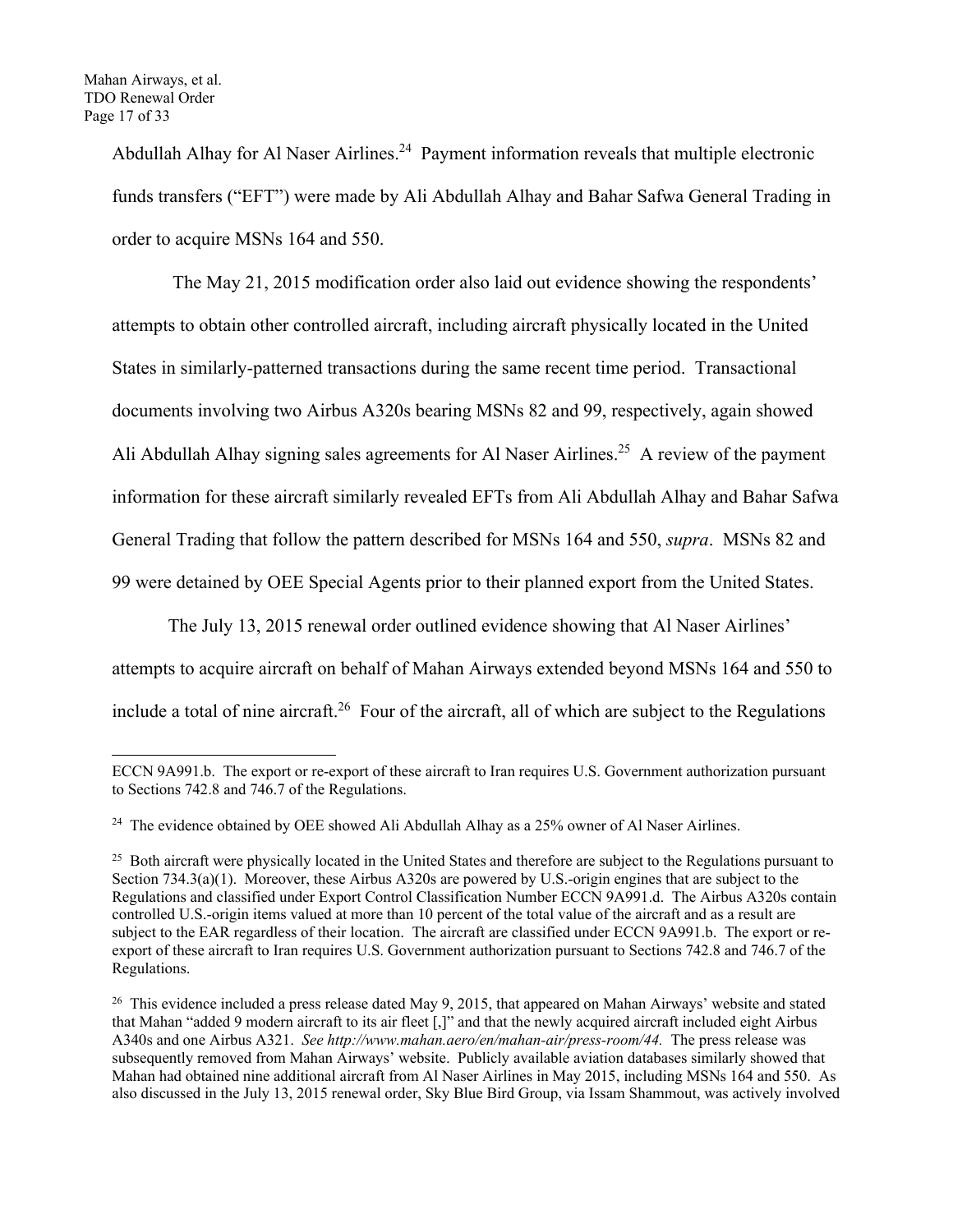and were obtained by Mahan from Al Naser Airlines, had been issued the following Iranian tail numbers: EP-MMD (MSN 164), EP-MMG (MSN 383), EP-MMH (MSN 391) and EP-MMR (MSN 416), respectively.<sup>27</sup> Publicly available flight tracking information provided evidence that at the time of the July 13, 2015 renewal, both EP-MMH and EP-MMR were being actively flown on routes into and out of Iran in violation of the Regulations.28

 The January 7, 2016 renewal order discussed evidence that Mahan Airways had begun actively flying EP-MMD on international routes into and out of Iran. Additionally, the January 7, 2016 order described publicly available aviation database and flight tracking information indicating that Mahan Airways continued efforts to acquire Iranian tail numbers and press into active service under Mahan's livery and logo at least two more of the Airbus A340 aircraft it had obtained from or through Al Naser Airlines: EP-MME (MSN 371) and EP-MMF (MSN 376), respectively.

The July 7, 2016 renewal order described Mahan Airways' acquisition of a BAE Avro RJ-85 aircraft (MSN 2392) in violation of the Regulations and its subsequent registration under Iranian tail number EP-MOR.<sup>29</sup> This information was corroborated by publicly available

in Al Naser Airlines' acquisition of MSNs 164 and 550, and the attempted acquisition of MSNs 82 and 99 (which were detained by OEE).

<sup>&</sup>lt;sup>27</sup> The Airbus A340s are powered by U.S.-origin engines that are subject to the Regulations and classified under ECCN 9A991.d. The Airbus A340s contain controlled U.S.-origin items valued at more than 10 percent of the total value of the aircraft and as a result are subject to the EAR regardless of their location. The aircraft are classified under ECCN 9A991.b. The export or re-export of these aircraft to Iran requires U.S. Government authorization pursuant to Sections 742.8 and 746.7 of the Regulations.

<sup>&</sup>lt;sup>28</sup> There is some publicly available information indicating that the aircraft Mahan Airways is flying under Iranian tail number EP-MMR is now MSN 615, rather than MSN 416. Both aircraft are Airbus A340 aircraft that Mahan acquired from Al Naser Airlines in violation of the Regulations. Moreover, both aircraft were designated as SDGTs by OFAC on May 21, 2015, pursuant to Executive Order 13224. *See* 80 Fed. Reg. 30,762 (May 29, 2015).

<sup>&</sup>lt;sup>29</sup> The BAE Avro RJ-85 is powered by U.S.-origin engines that are subject to the Regulations and classified under ECCN 9A991.d. The BAE Avro RJ-85 contains controlled U.S.-origin items valued at more than 10 percent of the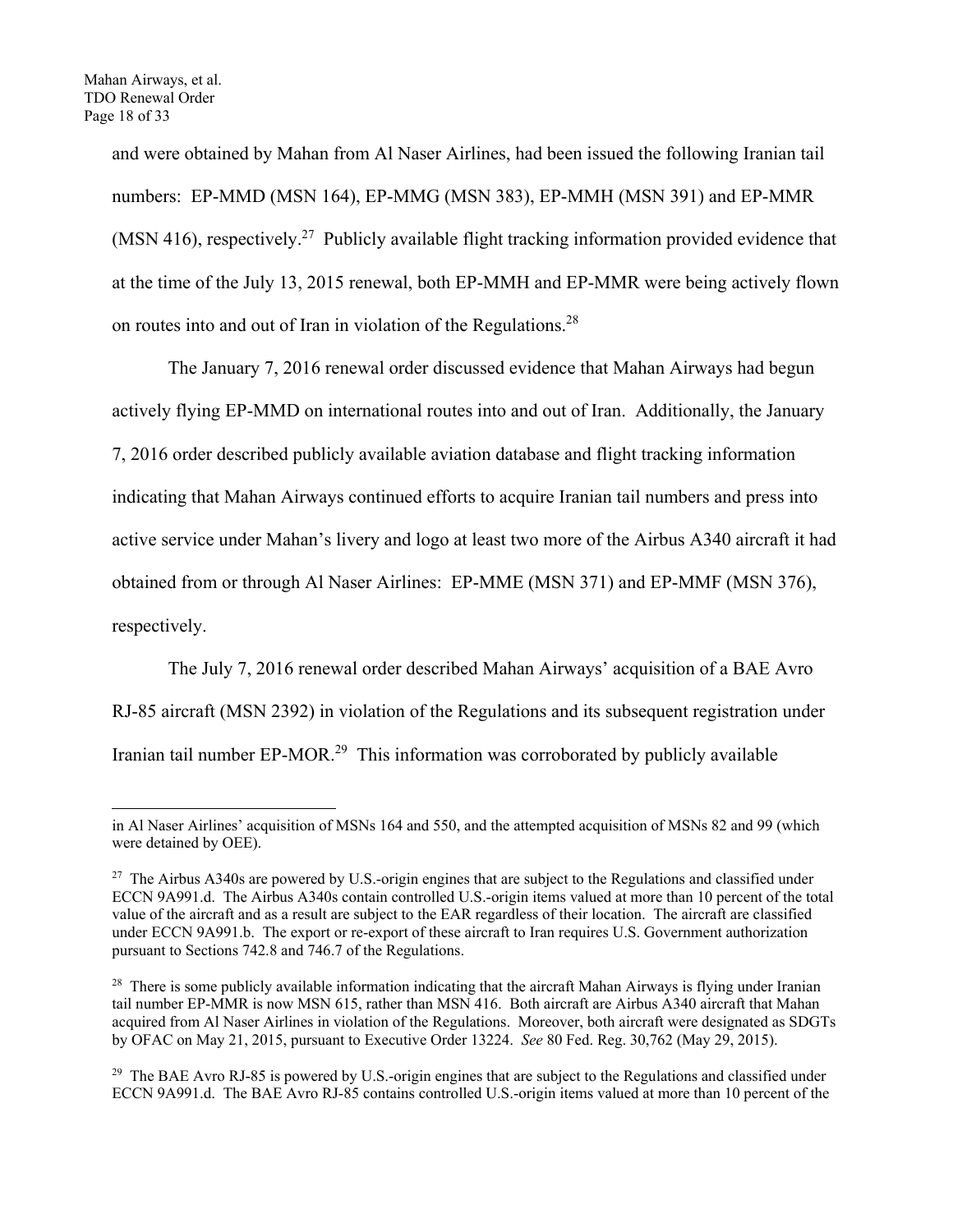information on the website of Iran's civil aviation authority. The July 7, 2016 order also outlined Mahan's continued operation of EP-MMF in violation of the Regulations on routes from Tehran, Iran to Beijing, China and Shanghai, China, respectively.

The December 30, 2016 renewal order outlined Mahan's continued operation of multiple Airbus aircraft, including EP-MMD (MSN 164), EP-MMF (MSN 376), and EP-MMH (MSN 391), which were acquired from or through Al Naser Airlines, as previously detailed in pertinent part in the July 13, 2015 and January 7, 2016 renewal orders. Publicly available flight tracking information showed that the aircraft were operated on flights into and out of Iran, including from/to Beijing, China, Kuala Lumpur, Malaysia, and Istanbul, Turkey.30

The June 27, 2017 renewal order included similar evidence regarding Mahan Airways' operation of multiple Airbus aircraft subject to the Regulations, including, but not limited to, aircraft procured from or through Al Naser Airlines, on flights into and out of Iran, including from/to Moscow, Russia, Shanghai, China and Kabul, Afghanistan. The June 27, 2017 order also detailed evidence concerning a suspected planned or attempted diversion to Mahan of an Airbus A340 subject to the Regulations that had first been mentioned in OEE's December 13, 2016 renewal request.

The December 20, 2017 renewal order presented evidence that a Mahan employee attempted to initiate negotiations with a U.S. company for the purchase of an aircraft subject to

total value of the aircraft and as a result is subject to the EAR regardless of its location. The aircraft is classified under ECCN 9A991.b, and its export or re-export to Iran requires U.S. Government authorization pursuant to Sections 742.8 and 746.7 of the Regulations.

 $30$  Specifically, on December 22, 2016, EP-MMD (MSN 164) flew from Dubai, UAE to Tehran, Iran. Between December 20 and December 22, 2016, EP-MMF (MSN 376) flew on routes from Tehran, Iran to Beijing, China and Istanbul, Turkey, respectively. Between December 26 and December 28, 2016, EP-MMH (MSN 391) flew on routes from Tehran, Iran to Kuala Lumpur, Malaysia.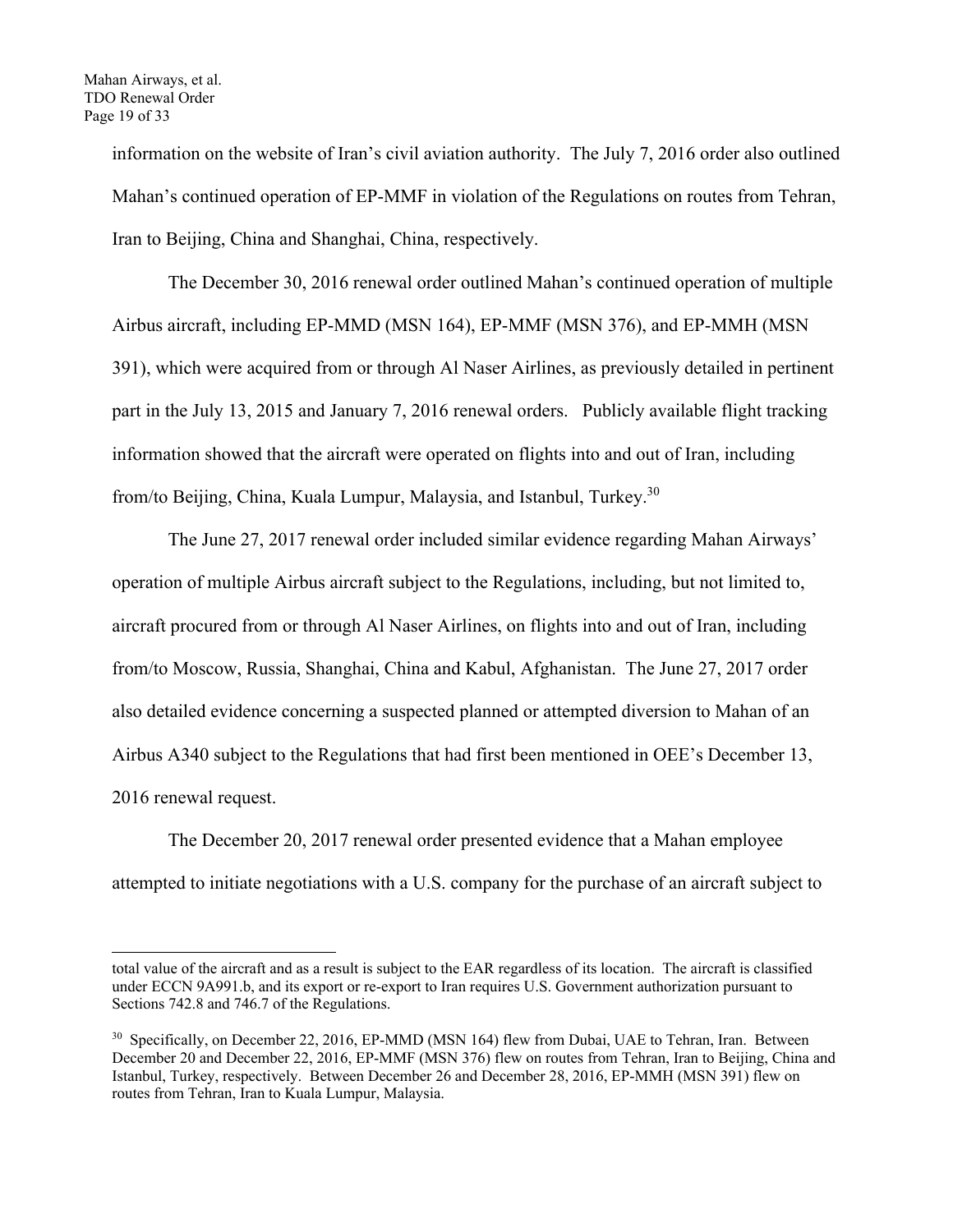the Regulations and classified under ECCN 9A610. Moreover, the order highlighted Al Naser Airlines' acquisition, via lease, of at least possession and/or control of a Boeing 737 (MSN 25361), bearing tail number YR-SEB, and an Airbus A320 (MSN 357), bearing tail number YR-SEA, from a Romanian company in violation of the TDO and the Regulations.<sup>31</sup> Open source information indicates that after the December 20, 2017 renewal order publicly exposed Al Naser's acquisition of these two aircraft (MSNs 25361 and 357), the leases were subsequently cancelled and the aircraft returned to their owner.

 The December 20, 2017 renewal order also included evidence indicating that Mahan Airways was continuing to operate a number of aircraft subject to the Regulations, including aircraft originally procured from or through Al Naser Airlines, on flights into and out of Iran, including from/to Lahore, Pakistan, Shanghai, China, Ankara, Turkey, Kabul, Afghanistan, and Baghdad, Iraq.

The June 14, 2018 renewal order outlined evidence that Mahan began actively operating EP-MMT, an Airbus A340 aircraft (MSN 292) acquired in 2017 and previously registered in Kazakhstan under tail number UP-A4003, on international flights into and out of Iran.<sup>32</sup> It also discussed evidence that Mahan continued to operate a number of aircraft subject to the

<sup>&</sup>lt;sup>31</sup> The Airbus A320 is powered with U.S.-origin engines, which are subject to the EAR and classified under Export Control Classification ("ECCN") 9A991.d. The engines are valued at more than 10 percent of the total value of the aircraft, which consequently is subject to the EAR. The aircraft is classified under ECCN 9A991.b, and its export or reexport to Iran would require U.S. Government authorization pursuant to Sections 742.8 and 746.7 of the Regulations.

<sup>&</sup>lt;sup>32</sup> The Airbus A340 is powered by U.S.-origin engines that are subject to the Regulations and classified under ECCN 9A991.d. The Airbus A340 contains controlled U.S.-origin items valued at more than 10 percent of the total value of the aircraft and as a result is subject to the Regulations regardless of its location. The aircraft is classified under ECCN 9A991.b. The export or re-export of this aircraft to Iran requires U.S. Government authorization pursuant to Sections 742.8 and 746.7 of the Regulations. On June 4, 2018, EP-MMT (MSN 292) flew from Bangkok, Thailand to Tehran, Iran.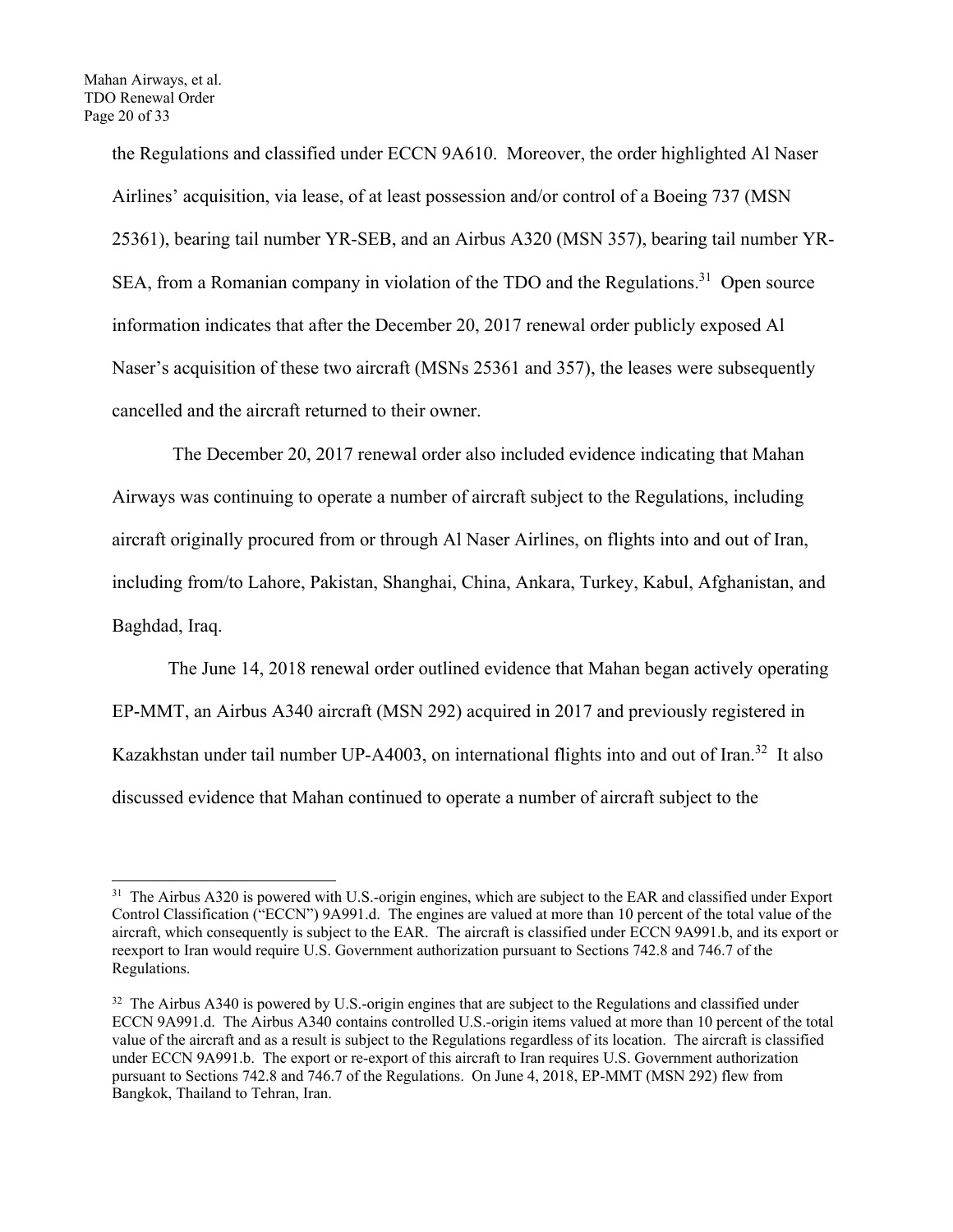Regulations, including, but not limited to, EP-MME, EP-MMF, and EP-MMH, on international flights into and out of Iran, including from/to Beijing, China.

The June 14, 2018 renewal order also noted OFAC's May 24, 2018 designation of Otik Aviation, a/k/a Otik Havacilik Sanayi Ve Ticaret Limited Sirketi, of Turkey, as an SDGT pursuant to Executive Order 13224, for providing material support to Mahan, as well as OFAC's designation as SDGTs of an additional twelve aircraft in which Mahan has an interest.<sup>33</sup> The June 14, 2018 order also cited the April 2018 arrest and arraignment of a U.S. citizen on a threecount criminal information filed in the United States District Court for the District of New Jersey involving the unlicensed exports of U.S.-origin aircraft parts valued at over \$2 million to Iran, including to Mahan Airways.

The December 11, 2018 renewal order detailed publicly available information showing that Mahan Airways had continued operating a number of aircraft subject to the EAR, including, but not limited to, EP-MMB, EP-MME, EP-MMF, and EP-MMQ, on international flights into and out of Iran from/to Istanbul, Turkey, Guangzhou, China, Bangkok, Thailand, and Dubai, UAE<sup>34</sup> It also discussed that OEE's continued investigation of Mahan Airways and its affiliates and agents had resulted in an October 2018 guilty plea by Arzu Sagsoz, a Turkish national, in the

<sup>33</sup> *See* 83 Fed. Reg. 27,828 (June 14, 2018). OFAC's related press release stated in part that "[o]ver the last several years, Otik Aviation has procured and delivered millions of dollars in aviation-related spare and replacement parts for Mahan Air, some of which are procured from the United States and the European Union. As recently as 2017, Otik Aviation continued to provide Mahan Air with replacement parts worth well over \$100,000 per shipment, such as aircraft brakes." The twelve additional Mahan-related aircraft that were designated are: EP-MMA (MSN 20), EP-MMB (MSN 56), EP-MMC (MSN 282), EP-MMJ (MSN 526), EP-MMV (MSN 2079), EP-MNF (MSN 547), EP-MOD (MSN 3162), EP-MOM (MSN 3165), EP-MOP (MSN 2257), EP-MOQ (MSN 2261), EP-MOR (MSN 2392), and EP-MOS (MSN 2347). *See* https://home.treasury.gov/ news/press-releases/sm0395. *See also* https://www.treasury.gov/resource-center/sanctions/OFAC-Enforcement/ Pages/20180524.aspx.

<sup>&</sup>lt;sup>34</sup> Flight tracking information showed that on December 10, 2018, EP-MMB (MSN 56) flew from Istanbul, Turkey to Tehran, Iran, and EP-MME (MSN 371) flew from Guangzhou, China to Tehran, Iran. Additionally, on December 6, 2018, EP-MMF (MSN 376) flew from Bangkok, Thailand to Tehran, Iran, and on December 9, 2018, EP-MMQ (MSN 449) flew on routes between Dubai, United Arab Emirates and Tehran, Iran.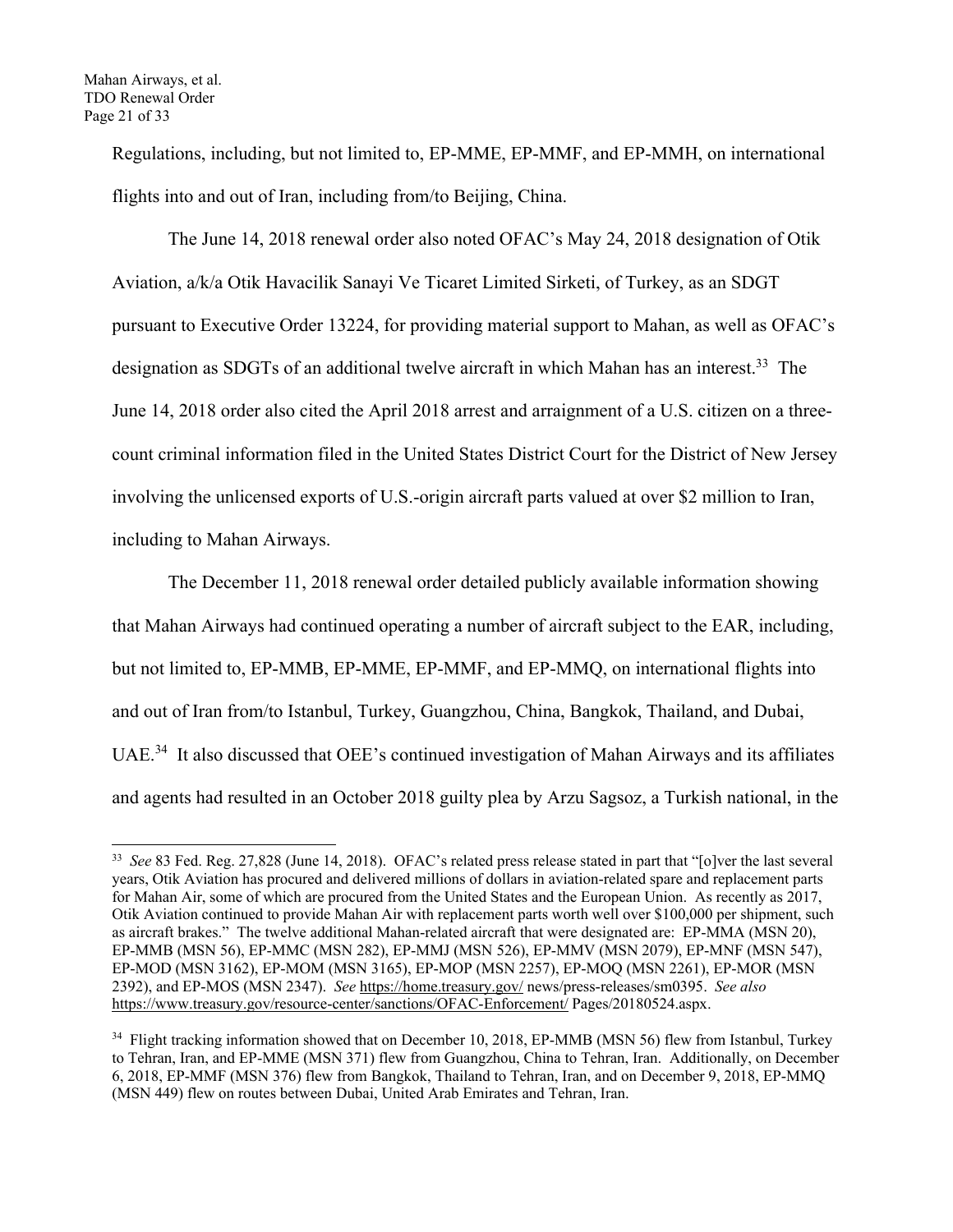U.S. District Court for the District of Columbia, stemming from her involvement in a conspiracy to export a U.S.-origin aircraft engine, valued at approximately \$810,000, to Mahan.

The December 11, 2018 order also noted OFAC's September 14, 2018 designation of Mahan-related entities as SDGTs pursuant to Executive Order 13224, namely, My Aviation Company Limited, of Thailand, and Mahan Travel and Tourism SDN BHD, a/k/a Mahan Travel a/k/a Mihan Travel & Tourism SDN BHD, of Malaysia.<sup>35</sup> As general sales agents for Mahan Airways, these companies sold cargo space aboard Mahan Airways' flights, including on flights to Iran, and provided other services to or for the benefit of Mahan Airways and its operations.<sup>36</sup>

The June 5, 2019 renewal order highlighted Mahan's continued violation of the TDO and the Regulations. An end-use check conducted by BIS in Malaysia in March 2019 uncovered evidence that, on approximately ten occasions, Mahan had caused, aided and/or abetted the unlicensed export of U.S.-origin items subject to the Regulations from the United States to Iran via Malaysia. The items included helicopter shafts, transmitters, and other aircraft parts, some of which are listed on the Commerce Control List and controlled on anti-terrorism grounds. The June 5, 2019 order also detailed publicly available flight tracking information showing that

<sup>35</sup> *See* 83 Fed. Reg. 34,301 (July 19, 2018) (designation of Mahan Travel and Tourism SDN BHD on July 9, 2018), and 83 Fed. Reg. 53,359 (Oct. 22, 2018) (designation of My Aviation Company Limited and updating of entry for Mahan Travel and Tourism SDN BHD on September 14, 2018).

<sup>36</sup> OFAC's press release concerning its designation of My Aviation Company Limited on September 14, 2018, states in part that "[t]his Thailand-based company has disregarded numerous U.S. warnings, issued publicly and delivered bilaterally to the Thai government, to sever ties with Mahan Air." My Aviation provides cargo services to Mahan Airways, including freight booking, and works with local freight forwarding entities to ship cargo on regularly-scheduled Mahan Airways' flights to Tehran, Iran. My Aviation has also provided Mahan Airways with passenger booking services. *See* https://home.treasury.gov/news/ press-releases/sm484.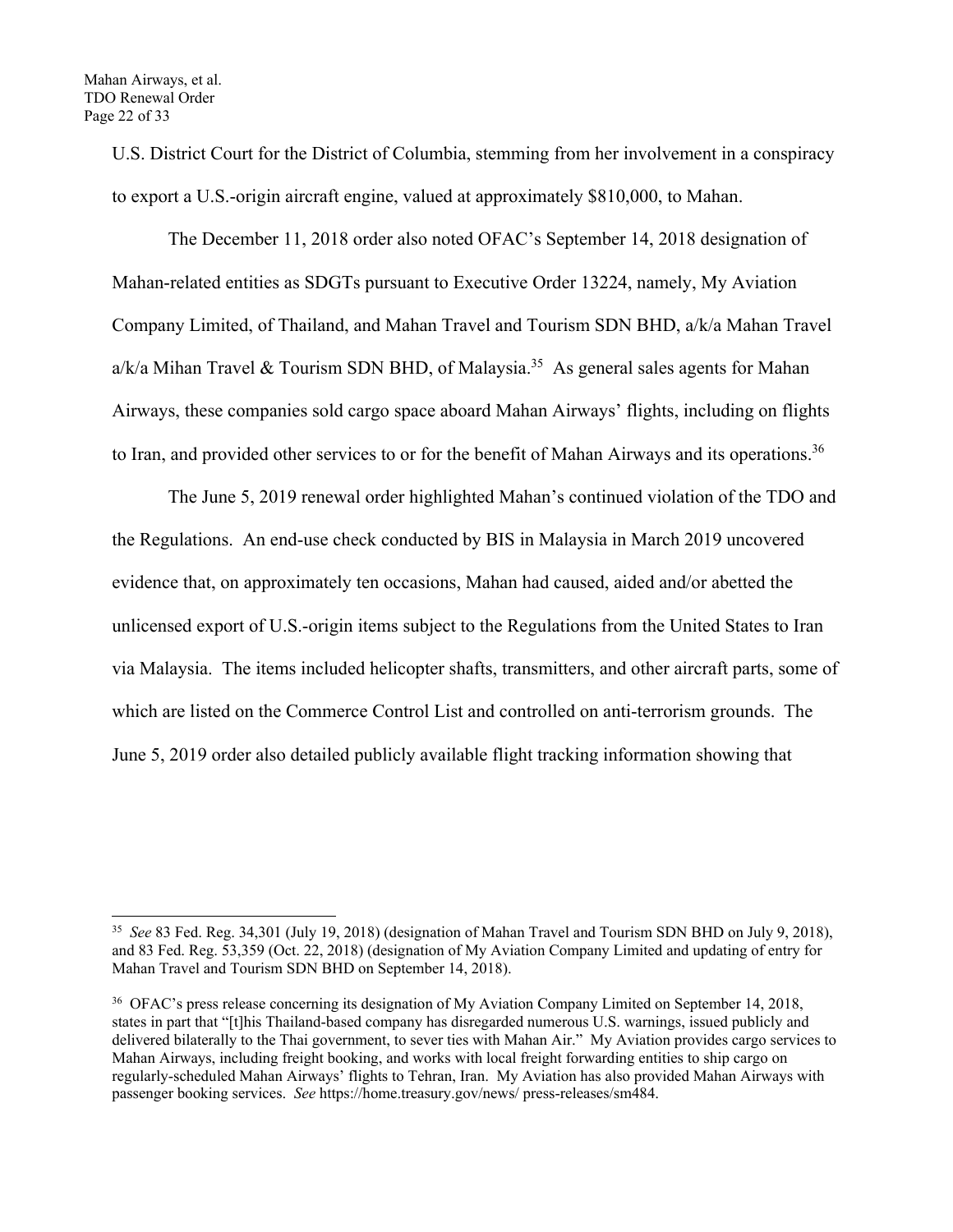Mahan continued to unlawfully operate a number of aircraft subject to the EAR on flights into and out of Iran, including on routes to and from Damascus, Syria.<sup>37</sup>

The June 5, 2019 order also described actions taken by both BIS and OFAC to thwart efforts by entities connected to or acting on behalf of Mahan Airways to violate U.S. export controls and sanctions related to Iran. On May 14, 2019, BIS added Manohar Nair, Basha Asmath Shaikh, and two co-located companies that they operate, Emirates Hermes General Trading and Presto Freight International, LLC, to the Entity List pursuant to Section 744.11 of the Regulations, including for engaging in activities to procure U.S.-origin items on Mahan's behalf.38 On January 24, 2019, OFAC designated as SDGTs Flight Travel LLC, which is Mahan's general service agent in Yerevan, Armenia, and Qeshm Fars Air, an Iranian airline which operates two U.S.-origin Boeing  $747s<sup>39</sup>$  and is owned or controlled by Mahan, and also linked to the Islamic Revolutionary Guard Corps-Oods Force (IRGC-OF).<sup>40</sup>

The December 2, 2019 renewal order noted that OEE's on-going investigation revealed that U.S.-origin passenger flight and database management software subject to the Regulations

<sup>37</sup> Specifically, on May 26, 2019, EP-MMJ (MSN 526**)** flew from Damascus, Syria to Tehran, Iran. In addition, on May 24, 2019, EP-MNF (MSN 547) flew on routes between Moscow, Russia and Tehran, and on May 23, 2019, EP-MMF (MSN 376) flew from Dubai, UAE to Tehran.

<sup>38</sup> *See* 84 Fed. Reg. 21,233 (May 14, 2019).

<sup>&</sup>lt;sup>39</sup> These 747s are registered in Iran with tail numbers EP-FAA and EP-FAB, respectively.

<sup>&</sup>lt;sup>40</sup> OFAC's press release concerning these designations states that Oeshm Fars Air was being designated for "being" owned or controlled by Mahan Air, as well as for assisting in, sponsoring, or providing financial, material or technological support for, or financial or other services to or in support of, the IRGC-QF," and that Flight Travel LLC was being designated for "acting for or on behalf of Mahan Air." It further states, *inter alia*, that "Mahan Air employees fill Qeshm Fars Air management positions, and Mahan Air provides technical and operational support for Qeshm Fars Air, facilitating the airline's illicit operations." *See* https://home.treasury. gov/news/press-releases/ sm590. *See also* https://www.treasury.gov/resource-center/sanctions/OFAC-Enforcement/ Pages/ 20190124.aspx.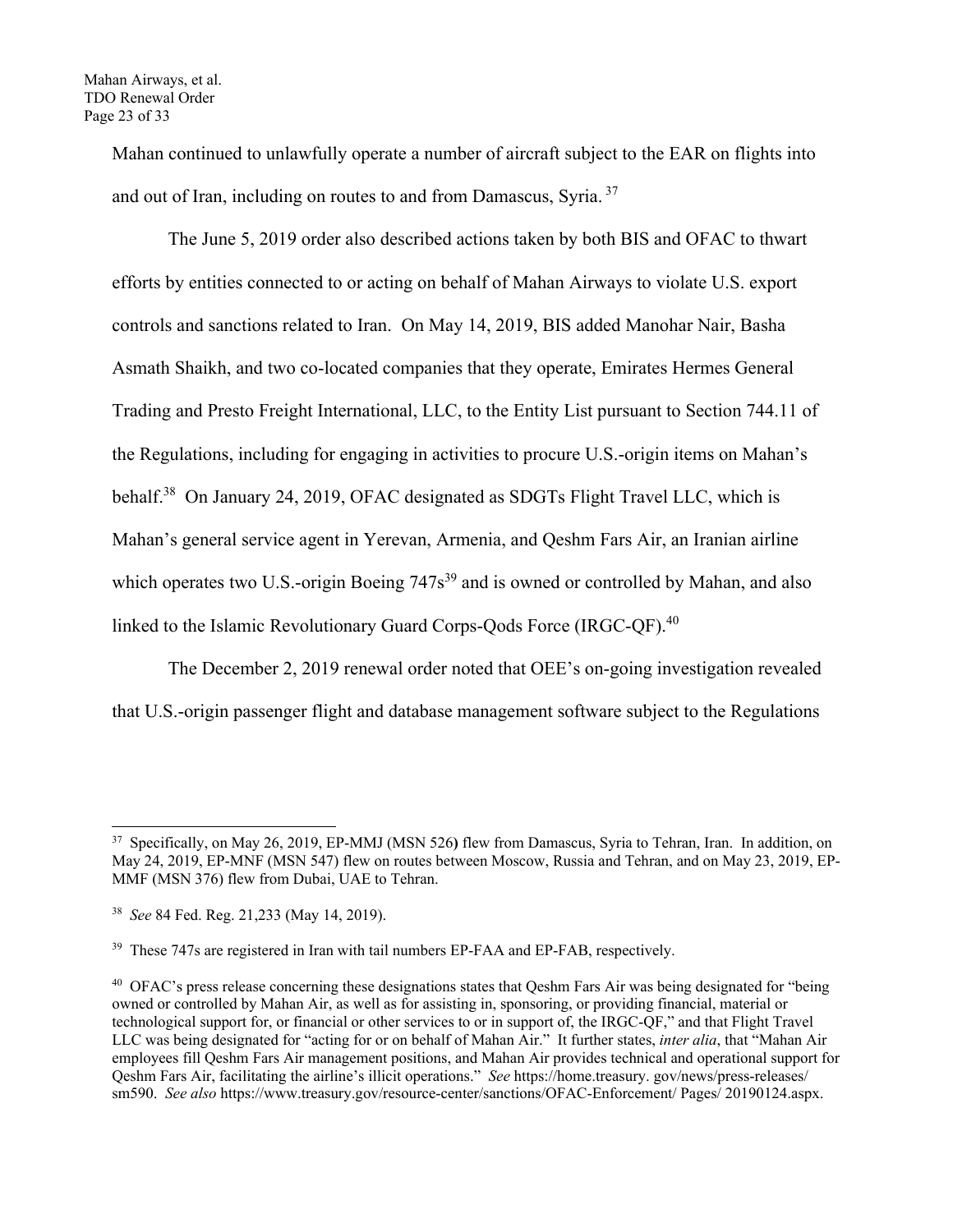was provided to a company in Turkey and subsequently used to facilitate and service Mahan's operations into and out of Turkey in further violation of the Regulations.

Additionally, open source information, including flight tracking data and news articles published in October 2019, showed that Mahan Airways was now operating a U.S.-origin Boeing 747 on routes between Iranian airports in Tehran, Kish Island, and Mashhad. This aircraft, bearing Iranian tail number EP-MNB, appears to be one of the three aircraft that Mahan illegally acquired via Blue Airways of Armenia and U.K.-based Balli Group that resulted in the issuance of the original TDO.41 *See supra* at 10-12.

Evidence was also described in the December 2, 2019 renewal order showing that on or about November 11, 2019, Mahan caused, aided and/or abetted the unlicensed export of a U.S. origin atomic absorption spectrometer, an item subject to the Regulations, from the United States to Iran via the UAE. Finally, publicly available flight tracking information showed that Mahan continued to unlawfully operate a number of aircraft subject to the EAR on flights into and out of Iran, including on routes to and from Guangzhou, China, Istanbul, Turkey, and Kuala Lumpur, Malaysia.<sup>42</sup>

The May 29, 2020 renewal order cited Mahan's operation of EP-MMD, EP-MMF, and EP-MMI, aircraft originally acquired from Al Naser Airlines, on international flights into and out of Iran from/to Bangkok, Thailand, Dubai, UAE, and Shanghai, China in violation of the TDO

<sup>&</sup>lt;sup>41</sup> The same open sources indicated this aircraft continued to operate on flights within Iran to include a May 11, 2020 flight from Tehran, Iran to Kerman, Iran.

<sup>42</sup> Publicly available flight tracking information shows that on November 23, 2019, EP-MME (MSN 371**)** flew from Guangzhou, China to Tehran, Iran, and on November 21, 2019, EP-MMF (MSN 376) flew on routes between Istanbul, Turkey and Tehran, Iran. Additionally, on November 20, 2019, EP-MMQ (MSN 449) flew from Kuala Lumpur, Malaysia, to Tehran, Iran.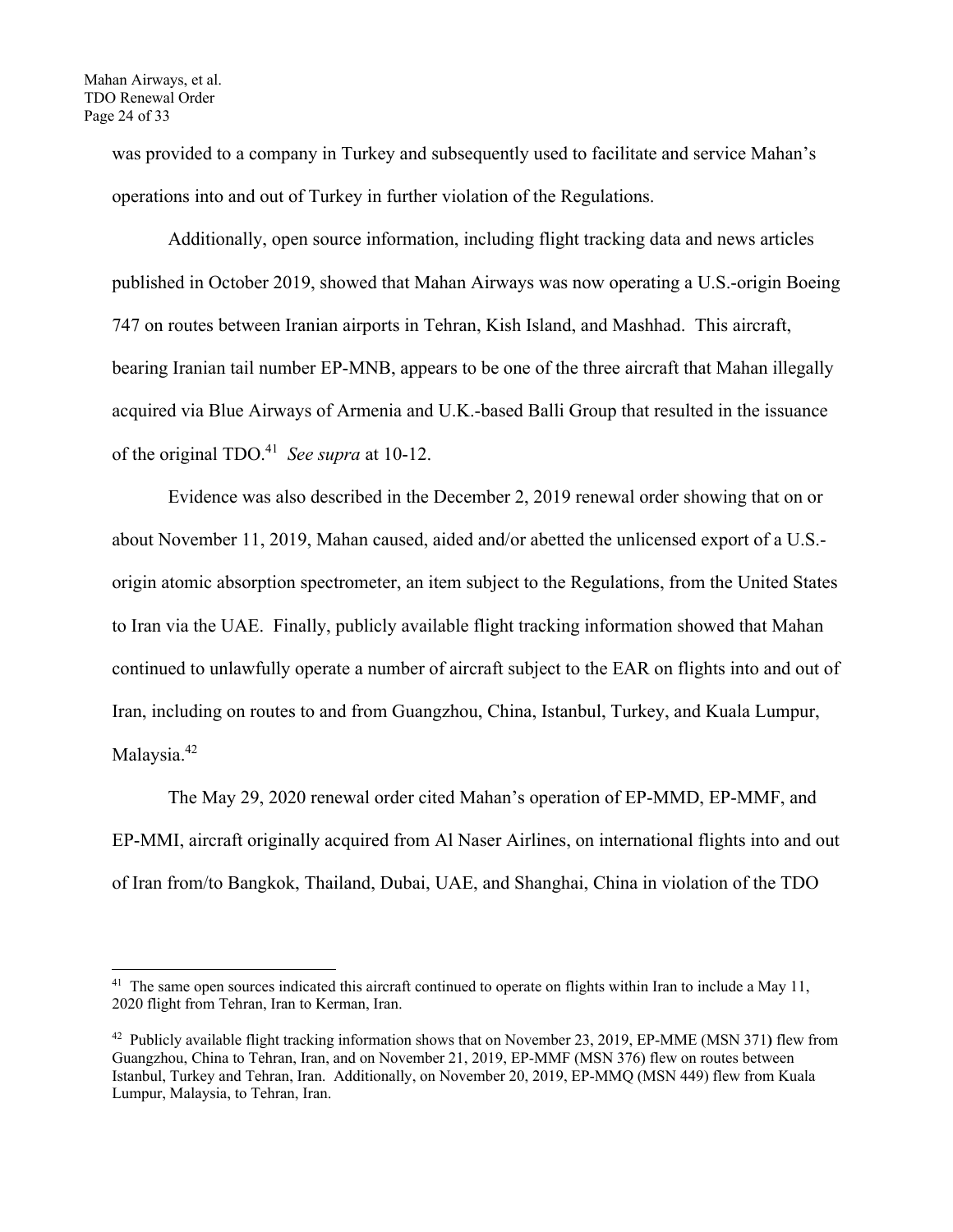and EAR.<sup>43</sup> The May 29, 2020 renewal order also detailed the indictment of Ali Abdullah Alhay and Issam Shammout, parties added to the TDO in May and July 2015, respectively, in the United States District Court for the District of Columbia. Alhay and Shammout were charged with, among other violations, conspiring to export aircraft and parts to Mahan in violation of export control laws and the embargo on Iran beginning around August 2012 through May 2015.

 In addition to detailing the operation of multiple aircraft in violation of the Regulations,<sup>44</sup> the November 24, 2020 renewal order discussed a related TDO issued on August 19, 2020, denying for 180 days the export privileges of Indonesia-based PT MS Aero Support ("PTMS Aero"), PT Antasena Kreasi ("PTAK"), PT Kandiyasa Energi Utama ("PTKEU"), Sunarko Kuntjoro, Triadi Senna Kuntjoro, and Satrio Wiharjo Sasmito based on their involvement in the unlicensed export of aircraft parts to Mahan Airways -- often in coordination with Mustafa Ovieci, a Mahan executive.<sup>45</sup> These parties also facilitated the shipment of damaged Mahan parts to the United States for repair and subsequent export back to Iran in further violation of U.S. laws. In both instances, the fact that the items were destined to Iran/Mahan was concealed from U.S. companies, shippers, and freight forwarders.<sup>46</sup>

<sup>43</sup> Publicly available flight tracking information shows that on May 8, 2020, EP-MMD (MSN 164**)** flew on routes between Bangkok, Thailand and Tehran, Iran, and on May 10, 2020, EP-MMF (MSN 376) flew on routes between Dubai, UAE and Tehran. In addition, on May 9, 2020, EP-MMI (MSN 416) flew on routes between Shanghai, China and Tehran.

<sup>44</sup> Publicly available flight tracking information shows that on November 13, 2020, EP-MMQ (MSN 449) flew on routes between Istanbul, Turkey and Tehran, Iran, and on November 15, 2020, EP-MMI (MSN 416) flew on routes between Shenzhen, China and Tehran.

<sup>45</sup> *See* 85 Fed. Reg. 52,321 (Aug. 25, 2020).

<sup>46</sup> PTMS Aero, PTAK, PTKEU, and Sunarko Kuntjoro were each indicted in December 2019 on multiple counts related to this conspiracy in the United States District Court for the District of Columbia.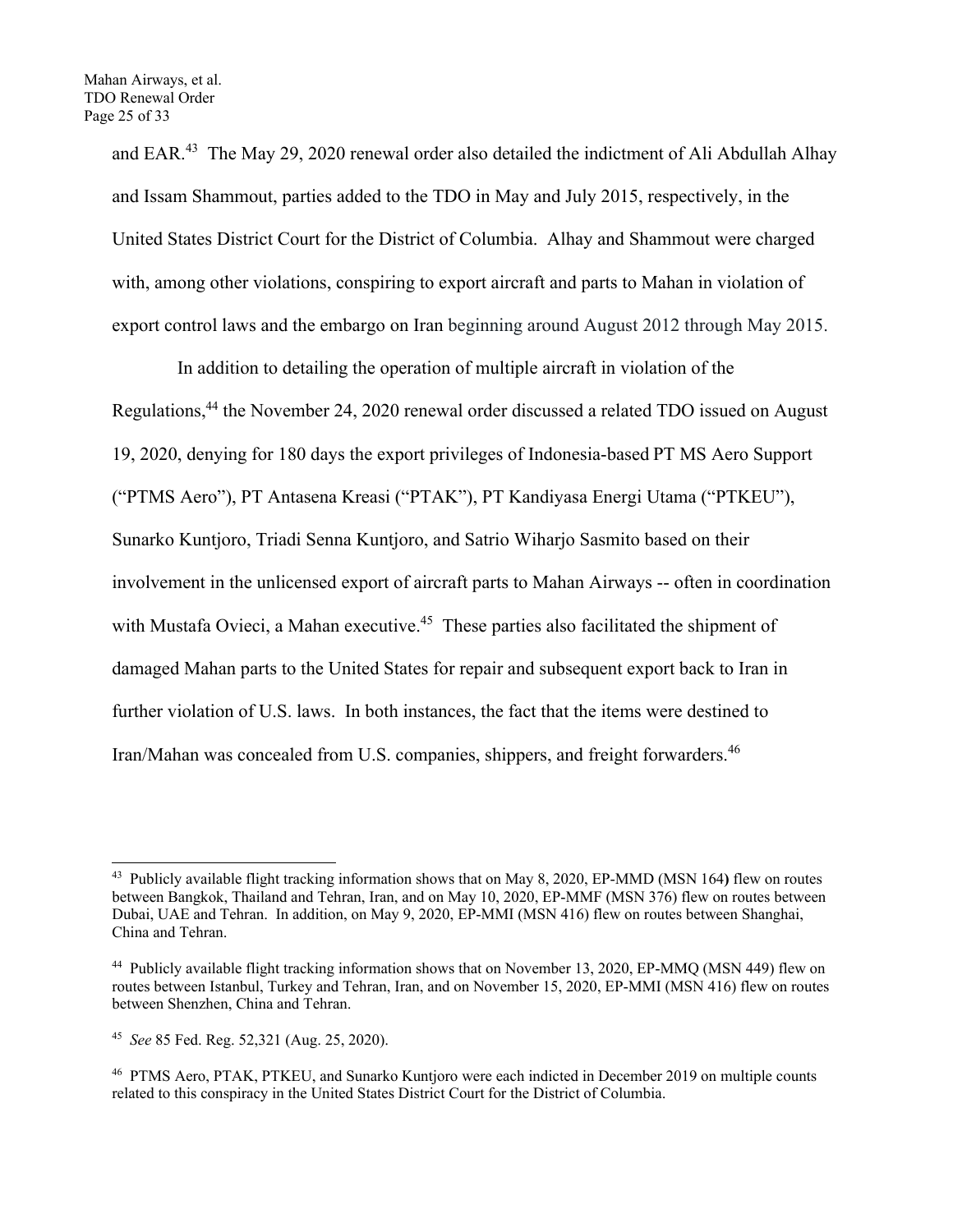Mahan Airways, et al. TDO Renewal Order Page 26 of 33

> The November 24, 2020 renewal order also includes actions taken by other U.S. government agencies such as OFAC's August 19, 2020 designation of UAE-based Parthia Cargo, its CEO Amin Mahdavi, and Delta Parts Supply FZC as SDGTs pursuant to Executive Order 13224 for providing "key parts and logistics services for Mahan Air…." The OFAC press release further states, in part, that Mahdavi "has directly coordinated the shipment of parts on behalf of Mahan Air."<sup>47</sup> In addition, Mahdavi and Parthia Cargo were indicted in the United States District Court for the District of Columbia for violating sanctions on Iran.<sup>48</sup>

Moreover, in October 2020, the U.S. District Court for the District of New Jersey sentenced Joyce Eliasbachus to 18 months of confinement based on her role in a conspiracy to export \$2 million dollars' worth of aircraft parts from the United States to Iran, including to Mahan Airways.<sup>49</sup>

The May 21, 2021 renewal order outlined Mahan's continued operation of a number of aircraft subject to the EAR, including, but not limited to, EP-MMH, EP-MMI, and EP-MMQ, on international flights into and out of Iran from/to Shanghai, China, and Dubai, United Arab Emirates, and Guangzhou, China, respectively.50

<sup>47</sup> https://home.treasury.gov/news/press-releases/sm1098.

<sup>48</sup> https://www.justice.gov/opa/pr/iranian-national-and-uae-business-organization-charged-criminal-conspiracyviolate-iranian.

<sup>49</sup> Eliasbachus' arrest and arraignment were detailed in the June 14, 2018 renewal order, as described *supra* at 21.

<sup>&</sup>lt;sup>50</sup> Publicly available flight tracking information shows that on May 14, 2021, EP-MMH (MSN 391) flew on routes between Shanghai, China and Tehran, Iran, and on May 13, 2021, EP-MMI (MSN 416) flew on routes between Dubai, United Arab Emirates and Tehran. In addition, on May 20, 2021, EP-MMQ (MSN 346) flew on routes between Guangzhou, China and Tehran.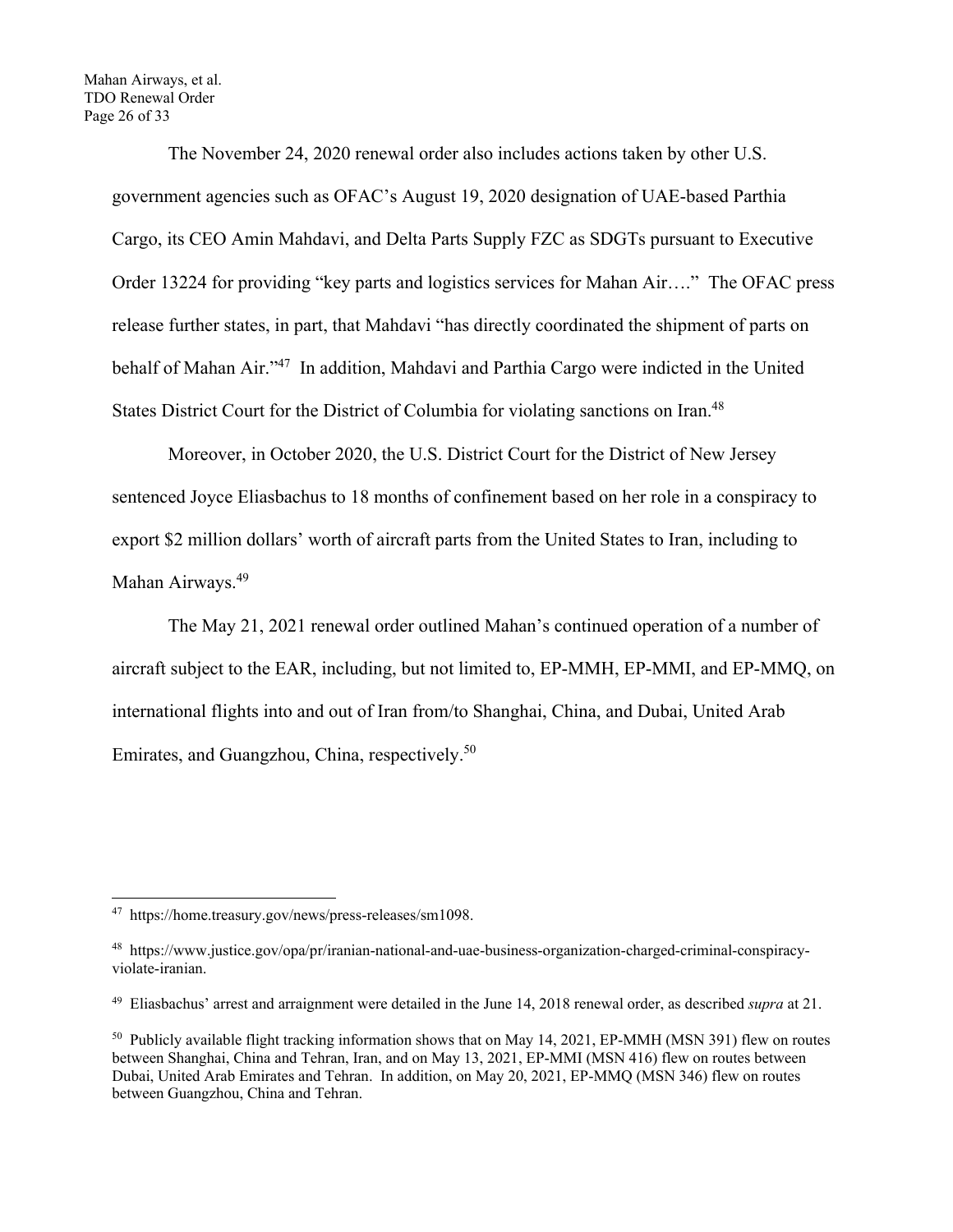Open source news reporting also indicated that after five years of maintenance, Mahan Air is now operating EP-MNE, a Boeing 747 on domestic flights within Iran.<sup>51</sup> In addition to this aircraft being one of the original three Boeing aircraft Mahan obtained in violation of the Regulations, any service or maintenance involving parts subject to the EAR would further violate the TDO.

The November 17, 2021 order details Mahan's continued operation of a number of aircraft subject to the EAR, including, but not limited to EP-MME, EP-MMJ, EP-MMQ, on flights into and out of Iran from/to Istanbul, Turkey, and Dubai, United Arab Emirates, and Shenzhen, China, respectively.<sup>52</sup> Additionally, publicly available industry sources showed that EP-MMG (MSN 383), an aircraft that Mahan acquired from Al Naser Air in violation of both the TDO and Regulations, was in a maintenance, repair, overhaul ("MRO") status at Iran's Imam Khomeini International Airport in Tehran, Iran.

Mahan continues to operate in violation of the TDO and/or Regulations a number of aircraft subject to the EAR, including, but not limited to EP-MME, EP-MNO, and EP-MMB on flights into and out of Iran from/to Moscow, Russia, Damascus, Syria, and Guangzhou, China, respectively.53 Open source press reports also indicates that as of April 2022, Mahan Air

<sup>51</sup> https://simpleflying.com/mahan-air-747-300-flies-again/.

<sup>&</sup>lt;sup>52</sup> Publicly available flight tracking information shows that on November 7, 2021, EP-MME (MSN 376) flew on routes between Istanbul, Turkey and Tehran, Iran, and on November 9, 2021, EP-MMJ (MSN 526) flew on routes between Dubai, United Arab Emirates and Tehran, Iran. In addition, on November 8, 2021, EP-MMQ (MSN 346) flew on routes between Shenzhen, China and Tehran, Iran.

<sup>&</sup>lt;sup>53</sup> Publicly available flight tracking information shows that on May 2, 2022, EP-MME (MSN 376) flew on routes between Moscow, Russia and Tehran, Iran, and on May 5, 2022, EP-MNO (MSN 595) flew on routes between Damascus, Syria and Tehran, Iran. In addition, on May 6, 2022, EP-MMB (MSN 56) flew on routes between Guangzhou, China and Tehran, Iran.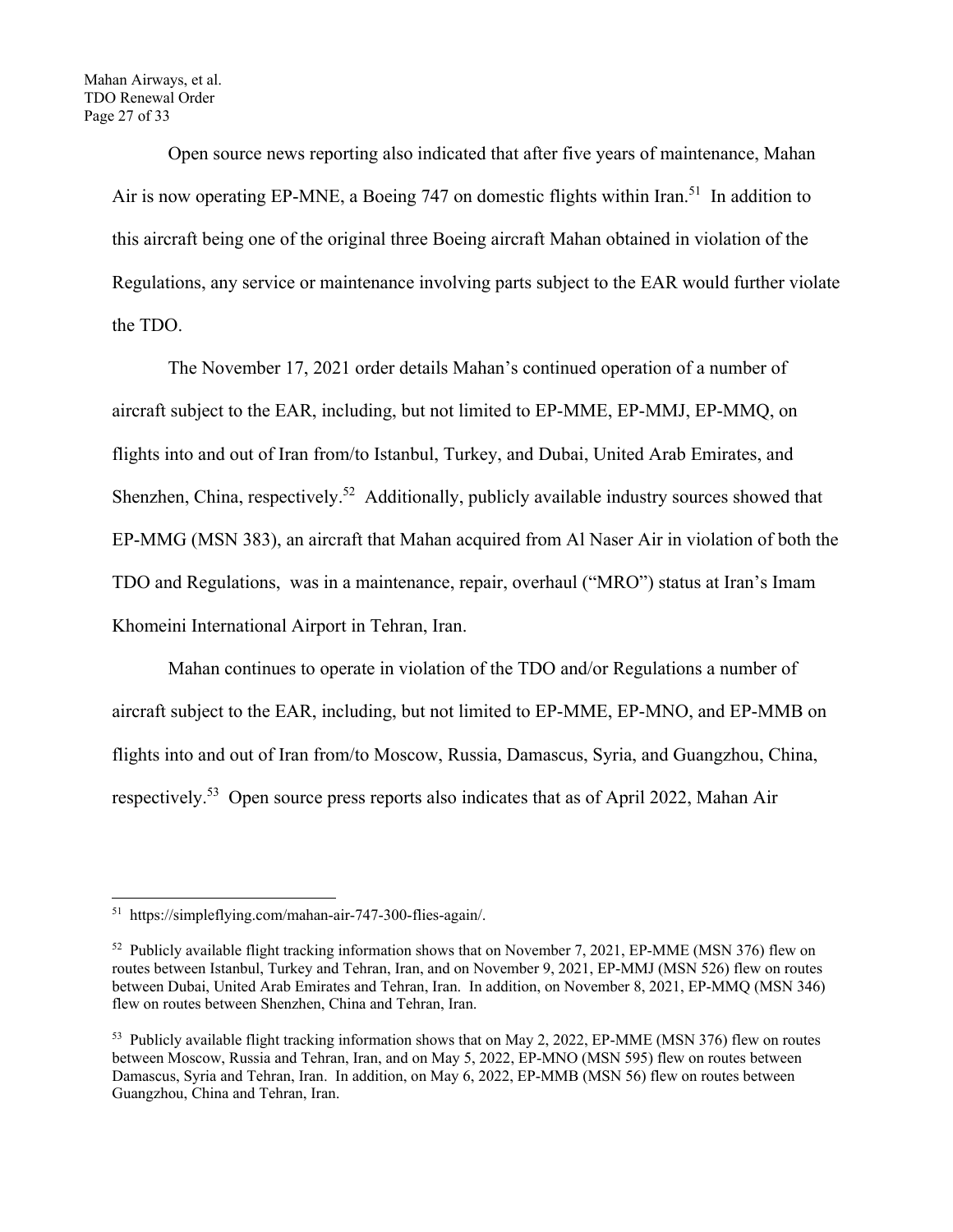increased its service into Moscow, Russia by adding two weekly flights to Moscow's Sheremetyevo Airport (SVO) to its current service into Moscow's Vnukovo Airport (VKO).<sup>54</sup>

In furtherance of the U.S. Government's coordinated efforts to thwart Mahan's malign activities, OFAC recently concluded an administrative enforcement case with an Australian freight forwarder resulting in a \$6,131,855 civil penalty, which resolved, in part, allegations of receiving 327 payments from Mahan that were processed through U.S. financial institutions or foreign branches of U.S. financial institutions in apparent violation of OFAC sanctions. 55 Through these prior and on-going investigative efforts, OEE and its law enforcement partners are working to disrupt Mahan's illicit acquisition of aircraft and parts as well as its role in transporting or forwarding such items.

#### **C. Findings**

 Under the applicable standard set forth in Section 766.24 of the Regulations and my review of the entire record, I find that the evidence presented by BIS convincingly demonstrates that the denied persons have acted in violation of the Regulations and the TDO; that such violations have been significant, deliberate and covert; and that given the foregoing and the nature of the matters under investigation, there is a likelihood of imminent violations. Therefore, renewal of the TDO is necessary in the public interest to prevent imminent violation of the Regulations and to give notice to companies and individuals in the United States and abroad that they should continue to avoid dealing with Mahan Airways and Al Naser Airlines and the other denied persons, in connection with export and reexport transactions involving items subject to the Regulations and in connection with any other activity subject to the Regulations.

<sup>54</sup> https://centreforaviation.com/news/mahan-air-launches-moscow-sheremetyevo-service-1131185

<sup>55</sup> https://home.treasury.gov/system/files/126/20220425 toll.pdf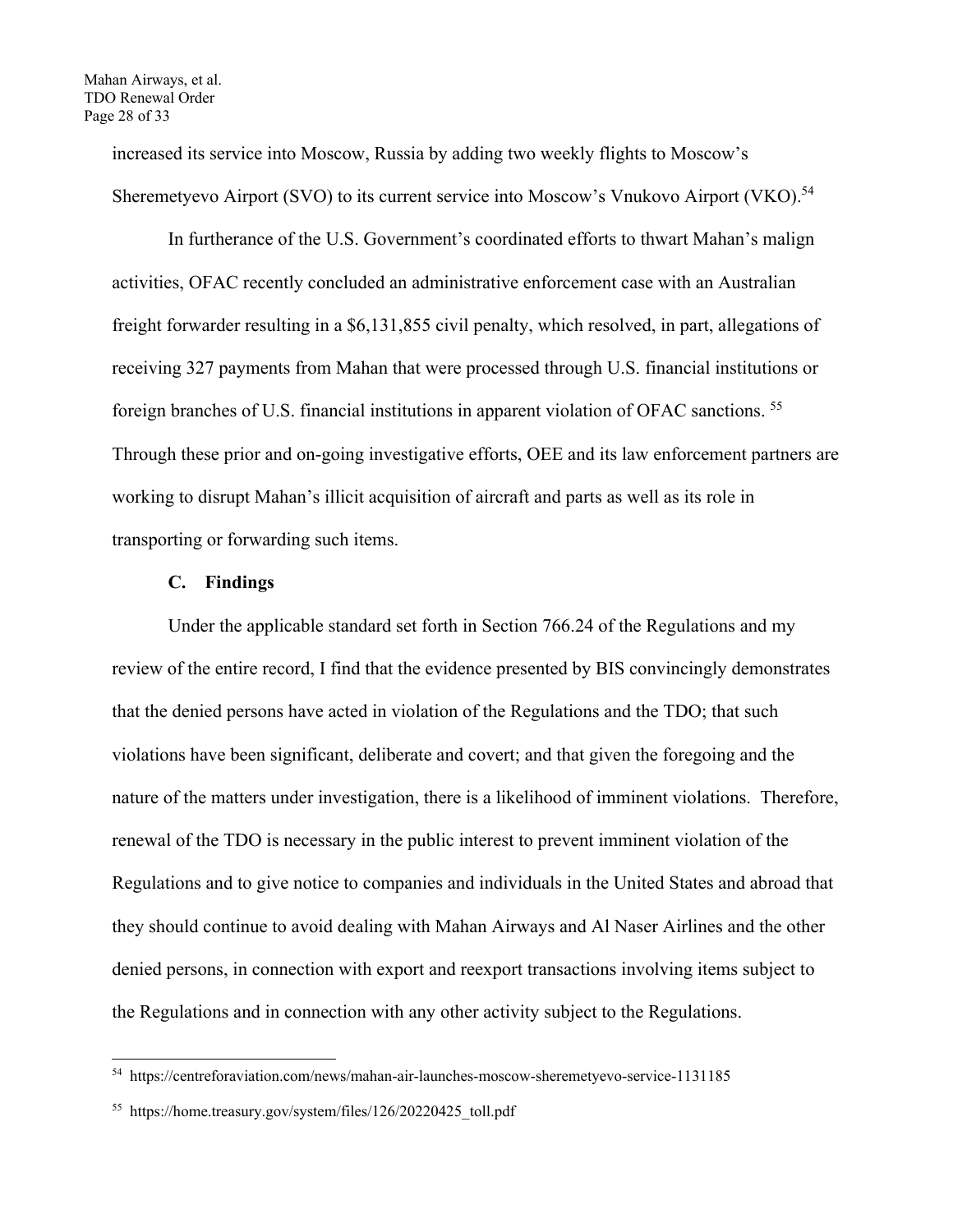# **III. ORDER**

#### IT IS THEREFORE ORDERED:

FIRST, that MAHAN AIRWAYS, Mahan Tower, No. 21, Azadegan St., M.A. Jenah Exp. Way, Tehran, Iran; PEJMAN MAHMOOD KOSARAYANIFARD A/K/A KOSARIAN FARD, P.O. Box 52404, Dubai, United Arab Emirates; MAHMOUD AMINI, G#22 Dubai Airport Free Zone, P.O. Box 393754, Dubai, United Arab Emirates, and P.O. Box 52404, Dubai, United Arab Emirates, and Mohamed Abdulla Alqaz Building, Al Maktoum Street, Al Rigga, Dubai, United Arab Emirates; KERMAN AVIATION A/K/A GIE KERMAN AVIATION, 42 Avenue Montaigne 75008, Paris, France; SIRJANCO TRADING LLC, P.O. Box 8709, Dubai, United Arab Emirates; MAHAN AIR GENERAL TRADING LLC, 19<sup>th</sup> Floor Al Moosa Tower One, Sheik Zayed Road, Dubai 40594, United Arab Emirates; MEHDI BAHRAMI, Mahan Airways-Istanbul Office, Cumhuriye Cad. Sibil Apt No: 101 D:6, 34374 Emadad, Sisli Istanbul, Turkey; AL NASER AIRLINES A/K/A AL-NASER AIRLINES A/K/A AL NASER WINGS AIRLINE A/K/A ALNASER AIRLINES AND AIR FREIGHT LTD., Home 46, Al-Karrada, Babil Region, District 929, St 21, Beside Al Jadirya Private Hospital, Baghdad, Iraq, and Al Amirat Street, Section 309, St. 3/H.20, Al Mansour, Baghdad, Iraq, and P.O. Box 28360, Dubai, United Arab Emirates, and P.O. Box 911399, Amman 11191, Jordan; ALI ABDULLAH ALHAY A/K/A ALI ALHAY A/K/A ALI ABDULLAH AHMED ALHAY, Home 46, Al-Karrada, Babil Region, District 929, St 21, Beside Al Jadirya Private Hospital, Baghdad, Iraq, and Anak Street, Qatif, Saudi Arabia 61177; BAHAR SAFWA GENERAL TRADING, P.O. Box 113212, Citadel Tower, Floor-5, Office #504, Business Bay, Dubai, United Arab Emirates, and P.O. Box 8709, Citadel Tower, Business Bay, Dubai, United Arab Emirates; SKY BLUE BIRD GROUP A/K/A SKY BLUE BIRD AVIATION A/K/A SKY BLUE BIRD LTD A/K/A SKY BLUE BIRD FZC,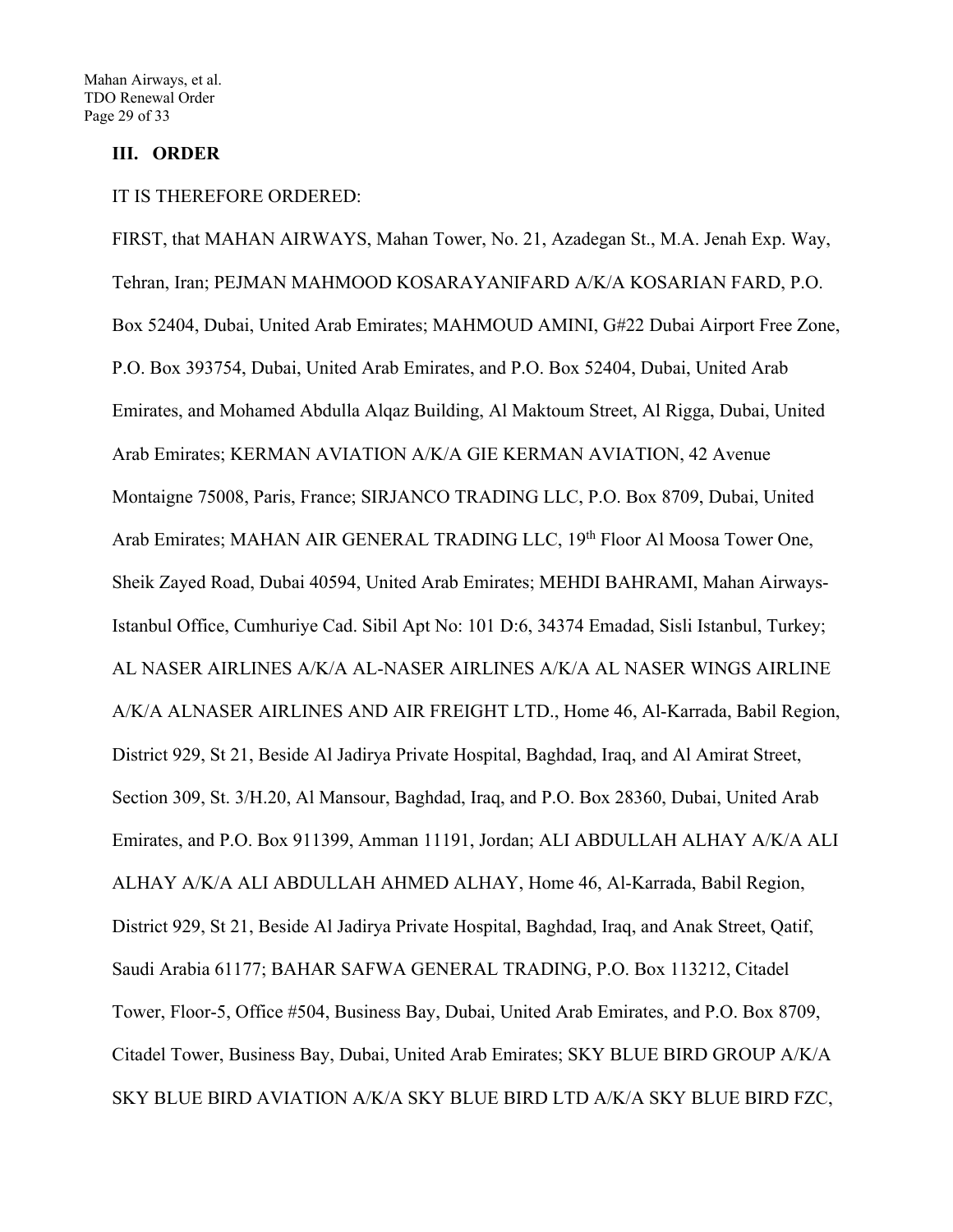P.O. Box 16111, Ras Al Khaimah Trade Zone, United Arab Emirates; and ISSAM SHAMMOUT A/K/A MUHAMMAD ISAM MUHAMMAD ANWAR NUR SHAMMOUT A/K/A ISSAM ANWAR, Philips Building, 4th Floor, Al Fardous Street, Damascus, Syria, and Al Kolaa, Beirut, Lebanon 151515, and 17-18 Margaret Street, 4<sup>th</sup> Floor, London, W1W 8RP, United Kingdom, and Cumhuriyet Mah. Kavakli San St. Fulya, Cad. Hazar Sok. No.14/A Silivri, Istanbul, Turkey, and when acting for or on their behalf, any successors or assigns, agents, or employees (each a "Denied Person" and collectively the "Denied Persons") may not, directly or indirectly, participate in any way in any transaction involving any commodity, software or technology (hereinafter collectively referred to as "item") exported or to be exported from the United States that is subject to the EAR, or in any other activity subject to the EAR including, but not limited to:

 A. Applying for, obtaining, or using any license, license exception, or export control document;

 B. Carrying on negotiations concerning, or ordering, buying, receiving, using, selling, delivering, storing, disposing of, forwarding, transporting, financing, or otherwise servicing in any way, any transaction involving any item exported or to be exported from the United States that is subject to the EAR, or engaging in any other activity subject to the EAR; or

 C. Benefitting in any way from any transaction involving any item exported or to be exported from the United States that is subject to the EAR, or from any other activity subject to the EAR.

SECOND, that no person may, directly or indirectly, do any of the following:

 A. Export, reexport, or transfer (in-country) to or on behalf of a Denied Person any item subject to the EAR;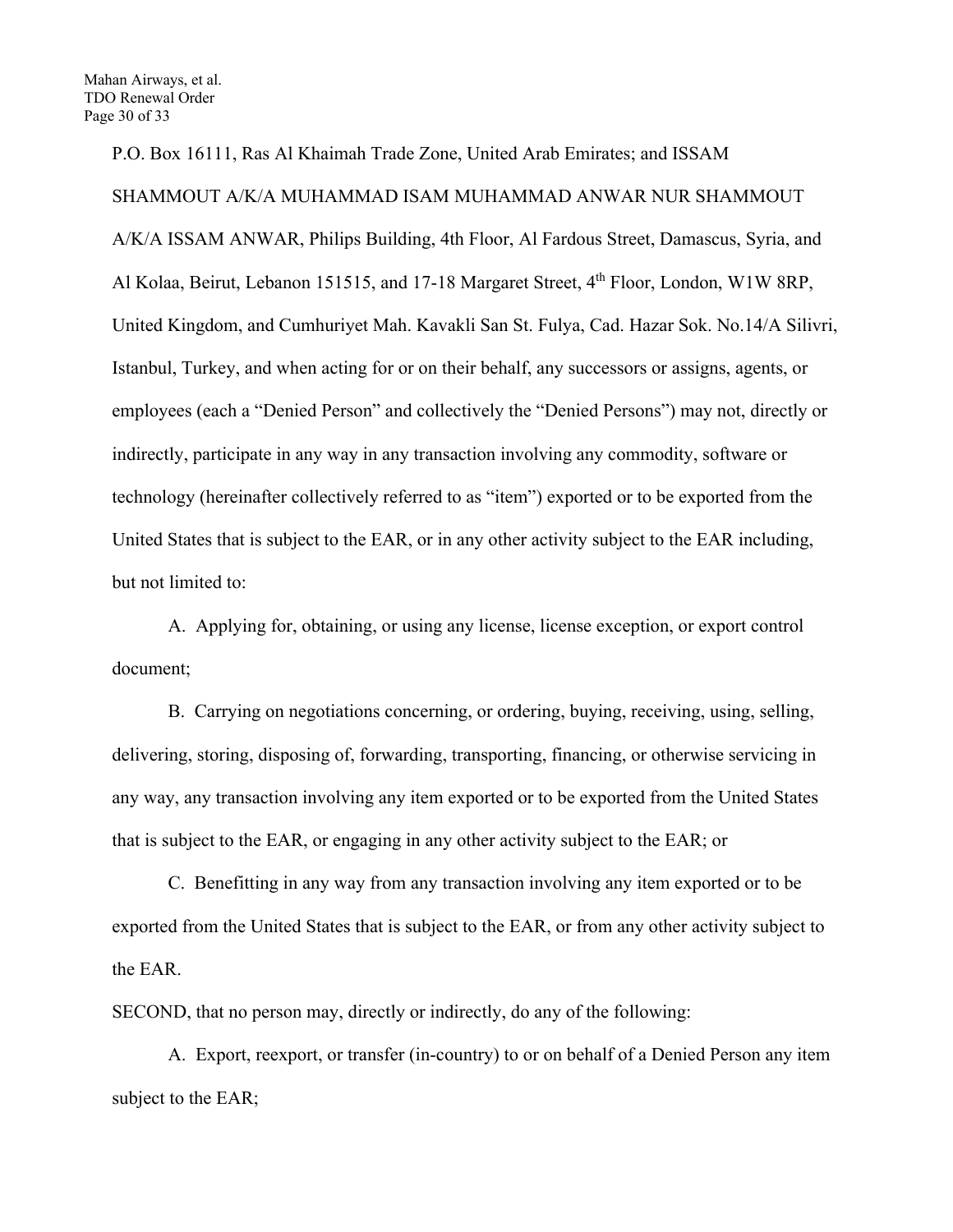B. Take any action that facilitates the acquisition or attempted acquisition by a Denied Person of the ownership, possession, or control of any item subject to the EAR that has been or will be exported from the United States, including financing or other support activities related to a transaction whereby a Denied Person acquires or attempts to acquire such ownership, possession or control;

 C. Take any action to acquire from or to facilitate the acquisition or attempted acquisition from a Denied Person of any item subject to the EAR that has been exported from the United States;

 D. Obtain from a Denied Person in the United States any item subject to the EAR with knowledge or reason to know that the item will be, or is intended to be, exported from the United States; or

 E. Engage in any transaction to service any item subject to the EAR that has been or will be exported from the United States and which is owned, possessed or controlled by a Denied Person, or service any item, of whatever origin, that is owned, possessed or controlled by a Denied Person if such service involves the use of any item subject to the EAR that has been or will be exported from the United States. For purposes of this paragraph, servicing means installation, maintenance, repair, modification or testing.

THIRD, that, after notice and opportunity for comment as provided in section 766.23 of the EAR, any other person, firm, corporation, or business organization related to a Denied Person by ownership, control, position of responsibility, affiliation or other connection in the conduct of trade or business may also be made subject to the provisions of this Order.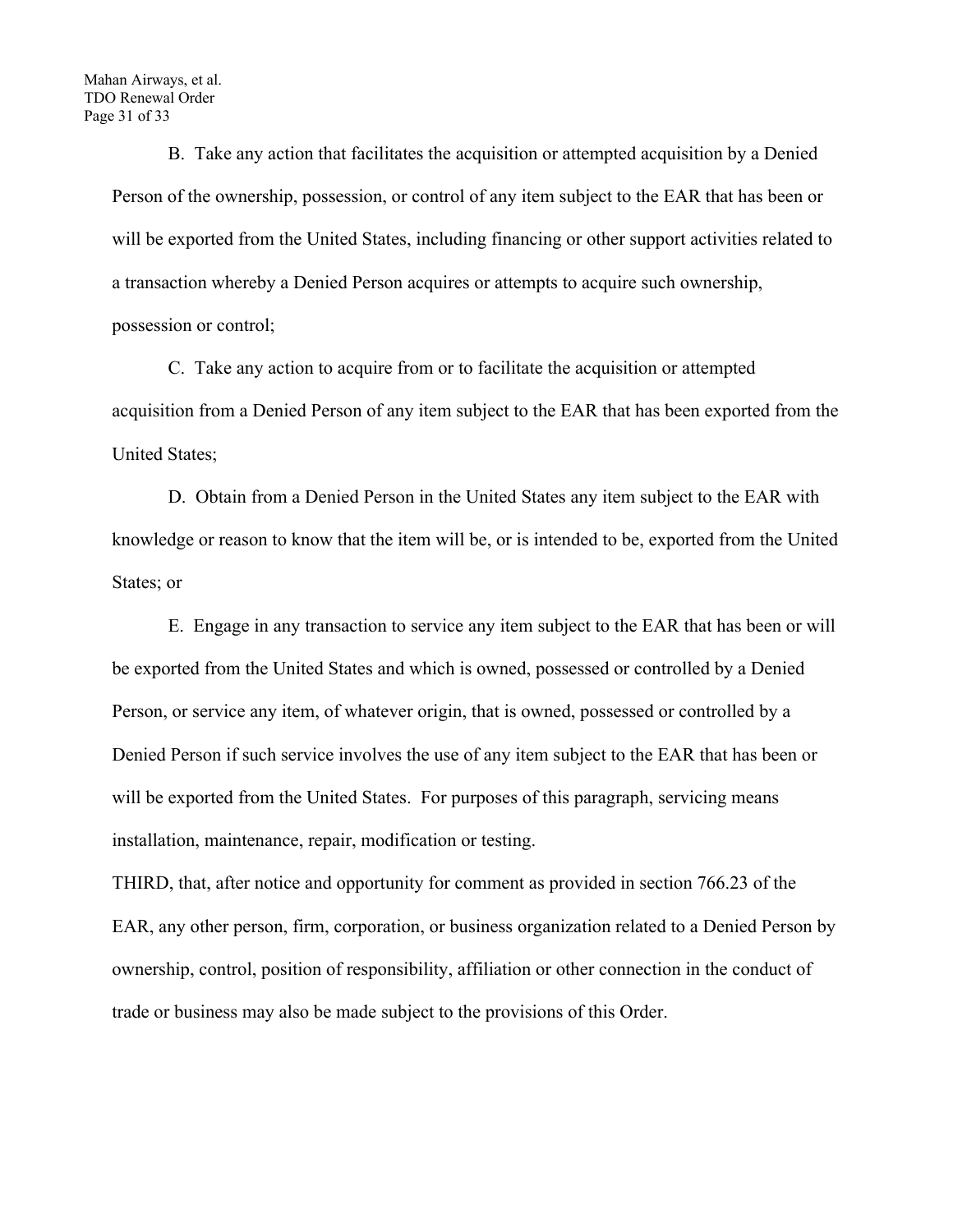FOURTH, that this Order does not prohibit any export, reexport, or other transaction subject to the EAR where the only items involved that are subject to the EAR are the foreign-produced direct product of U.S.-origin technology.

In accordance with the provisions of Sections 766.24(e) of the EAR, Mahan Airways, Al Naser Airlines, Ali Abdullah Alhay, and/or Bahar Safwa General Trading may, at any time, appeal this Order by filing a full written statement in support of the appeal with the Office of the Administrative Law Judge, U.S. Coast Guard ALJ Docketing Center, 40 South Gay Street, Baltimore, Maryland 21202-4022. In accordance with the provisions of Sections 766.23(c)(2) and 766.24(e)(3) of the EAR, Pejman Mahmood Kosarayanifard, Mahmoud Amini, Kerman Aviation, Sirjanco Trading LLC, Mahan Air General Trading LLC, Mehdi Bahrami, Sky Blue Bird Group, and/or Issam Shammout may, at any time, appeal their inclusion as a related person by filing a full written statement in support of the appeal with the Office of the Administrative Law Judge, U.S. Coast Guard ALJ Docketing Center, 40 South Gay Street, Baltimore, Maryland 21202-4022.

 In accordance with the provisions of Section 766.24(d) of the EAR, BIS may seek renewal of this Order by filing a written request not later than 20 days before the expiration date. A renewal request may be opposed by Mahan Airways, Al Naser Airlines, Ali Abdullah Alhay, and/or Bahar Safwa General Trading as provided in Section 766.24(d), by filing a written submission with the Assistant Secretary of Commerce for Export Enforcement, which must be received not later than seven days before the expiration date of the Order.

 A copy of this Order shall be provided to Mahan Airways, Al Naser Airlines, Ali Abdullah Alhay, and Bahar Safwa General Trading and each related person, and shall be published in the *Federal Register*.